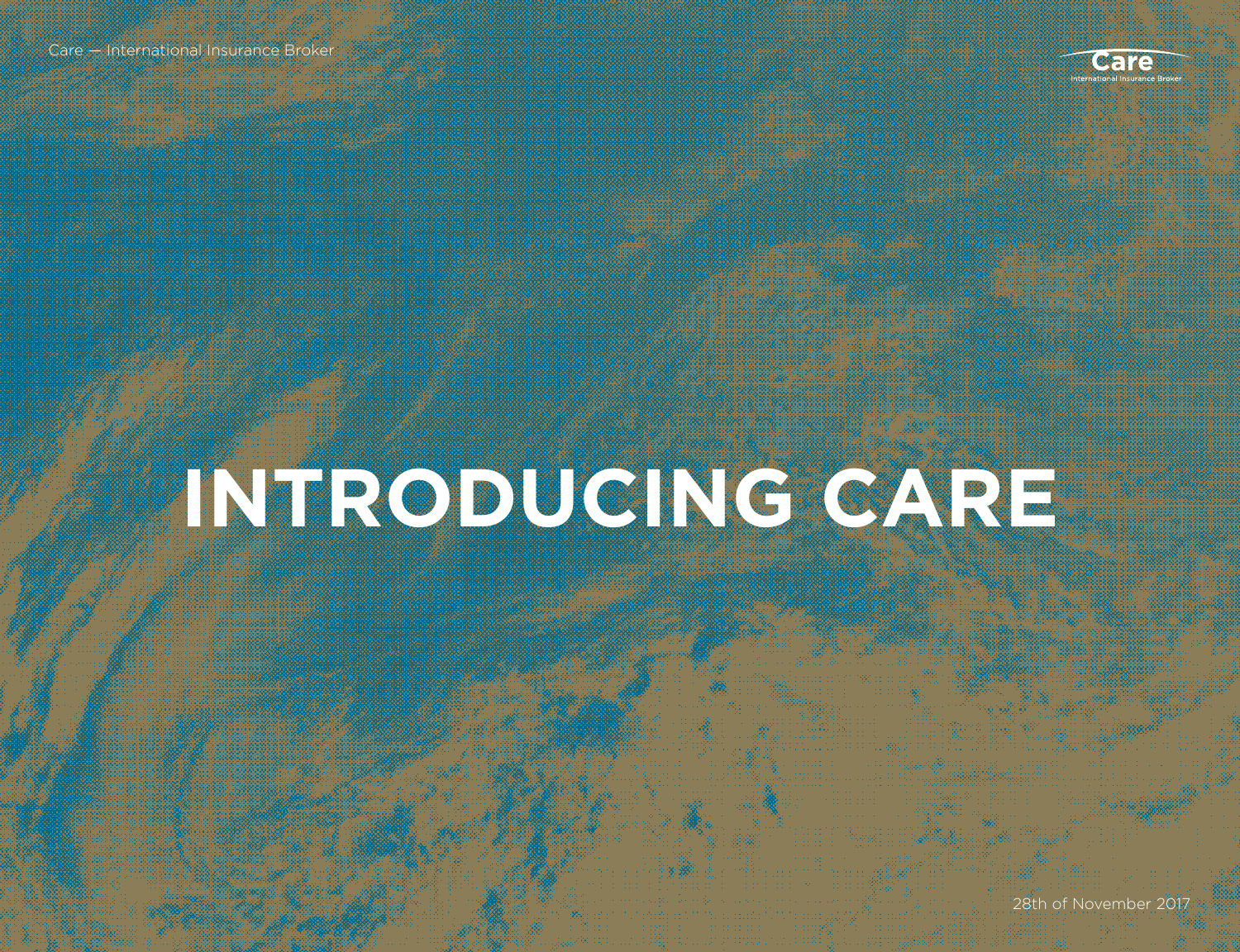

# **WHO ARE WE**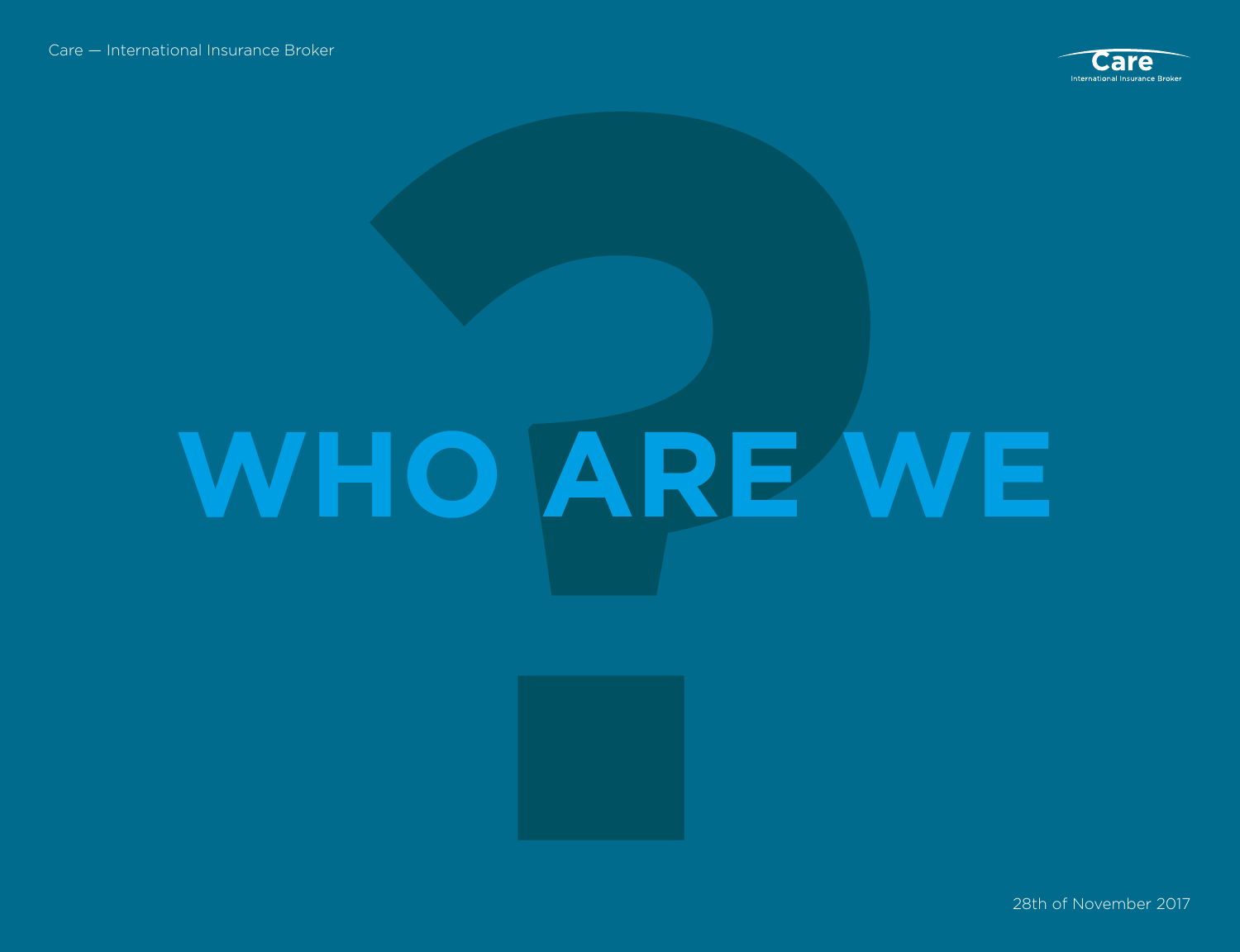

#### **Care is an international insurance broker.**

**As such, we negotiate dedicated covers for our clients, both corporate and individual, by liasing with the leading international insurance companies.**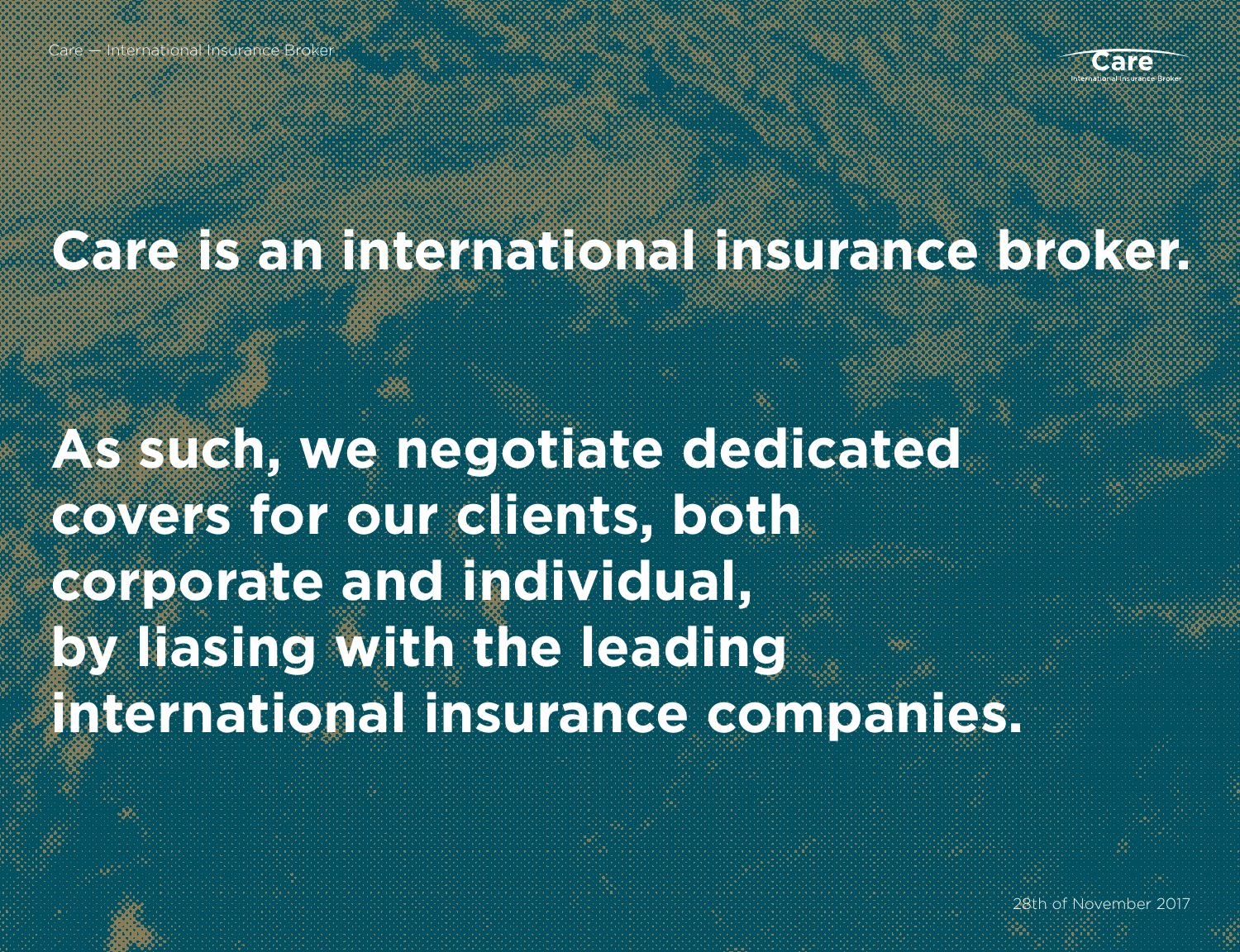Care — International Insurance Broker



#### **Our headquarters are in Milan. In Italy's most dynamic geographic area.**

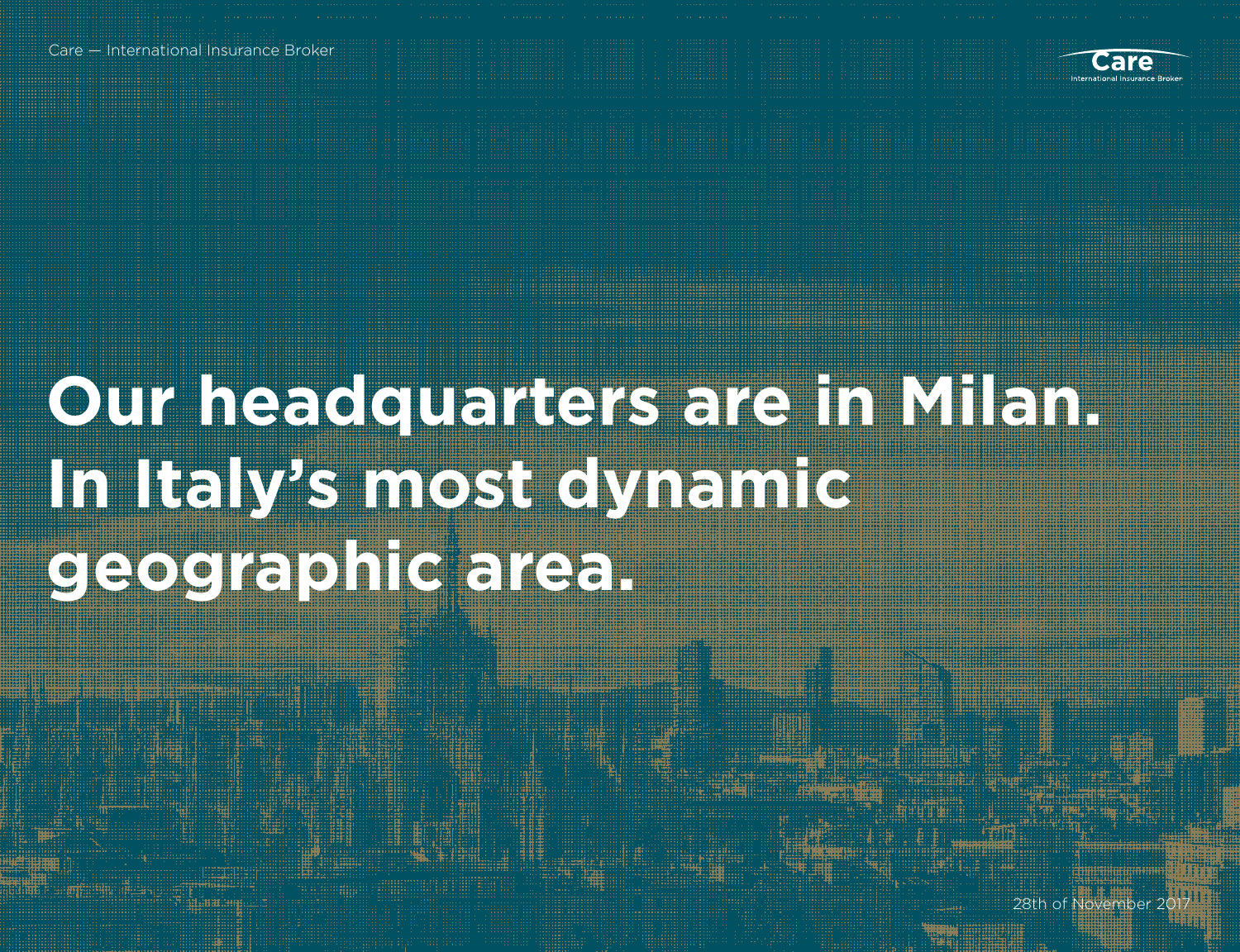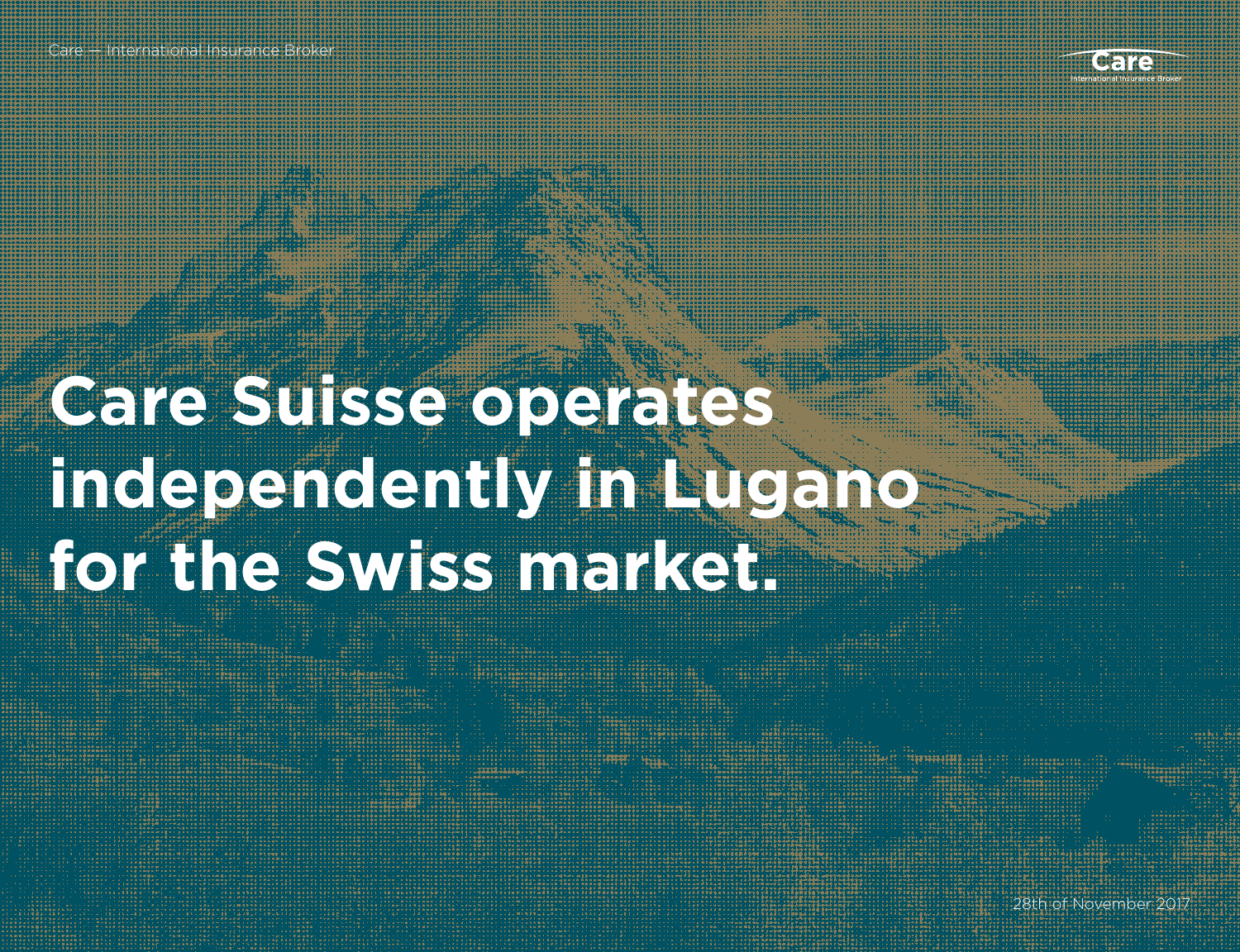Care — International Insurance Broker

**We serve our corporate clients in the main areas of risks, but we have a special expertise in Marine insurance and in some some highly technical areas.**

HAMMARKE

Care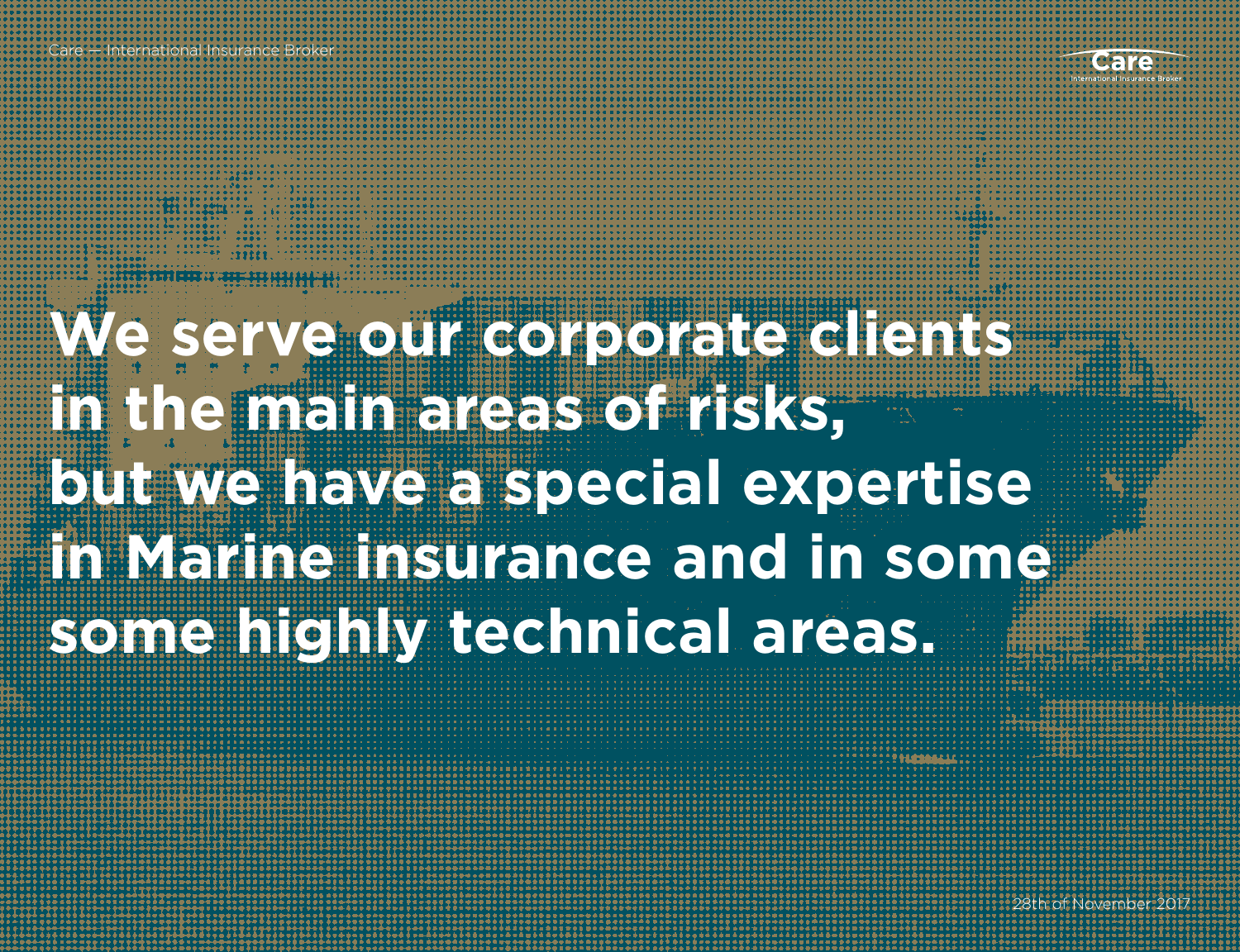Care — International Insurance Brol



### **GOBAL**

Italy and Switzerland, Lloyd's of London, the world. Our wide network and our unisonSteadfast membership. Covering you, wherever you are.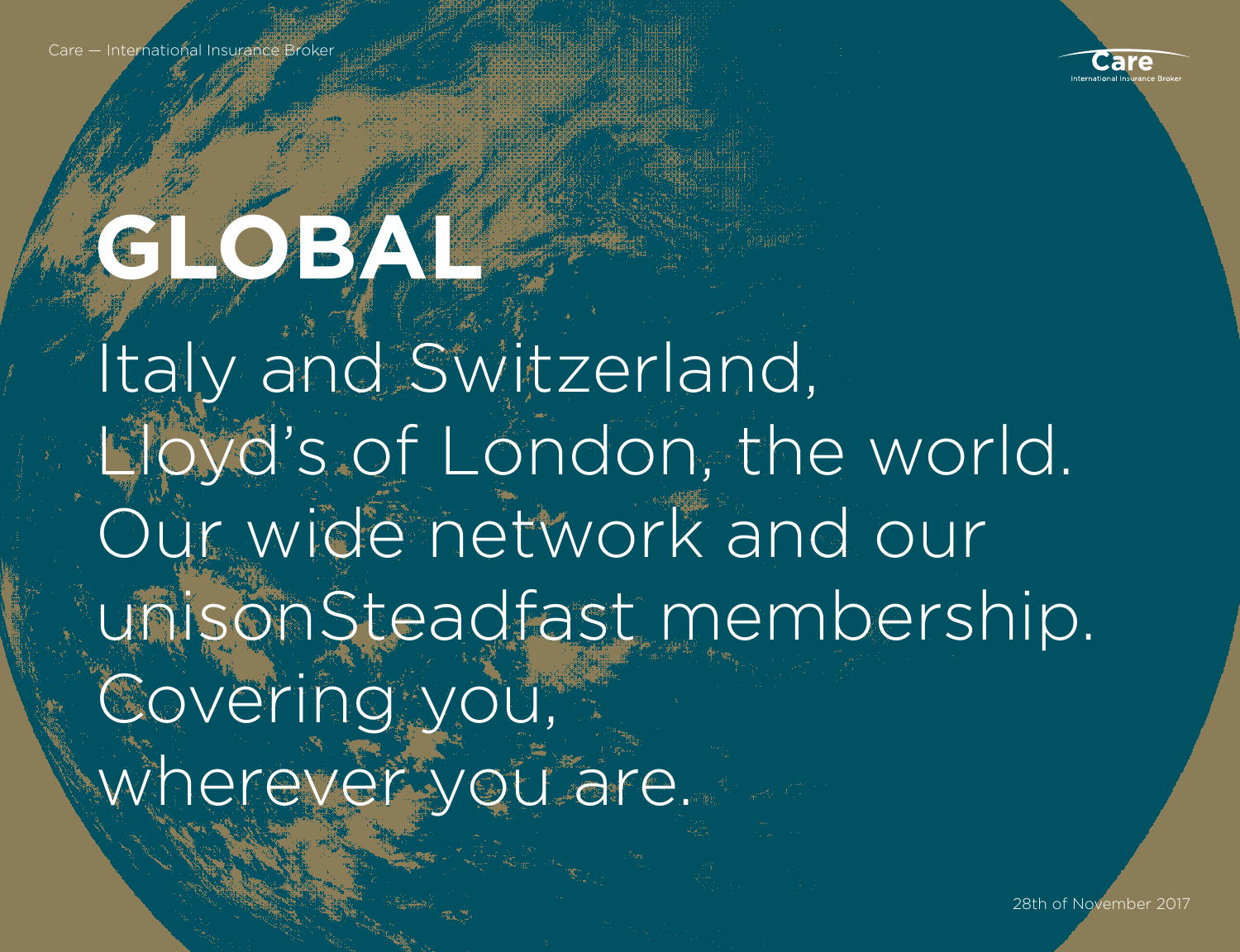

#### **OUR TEAM IN CARE**

**18 2**

#### **Specialists** Marine

### **consultants**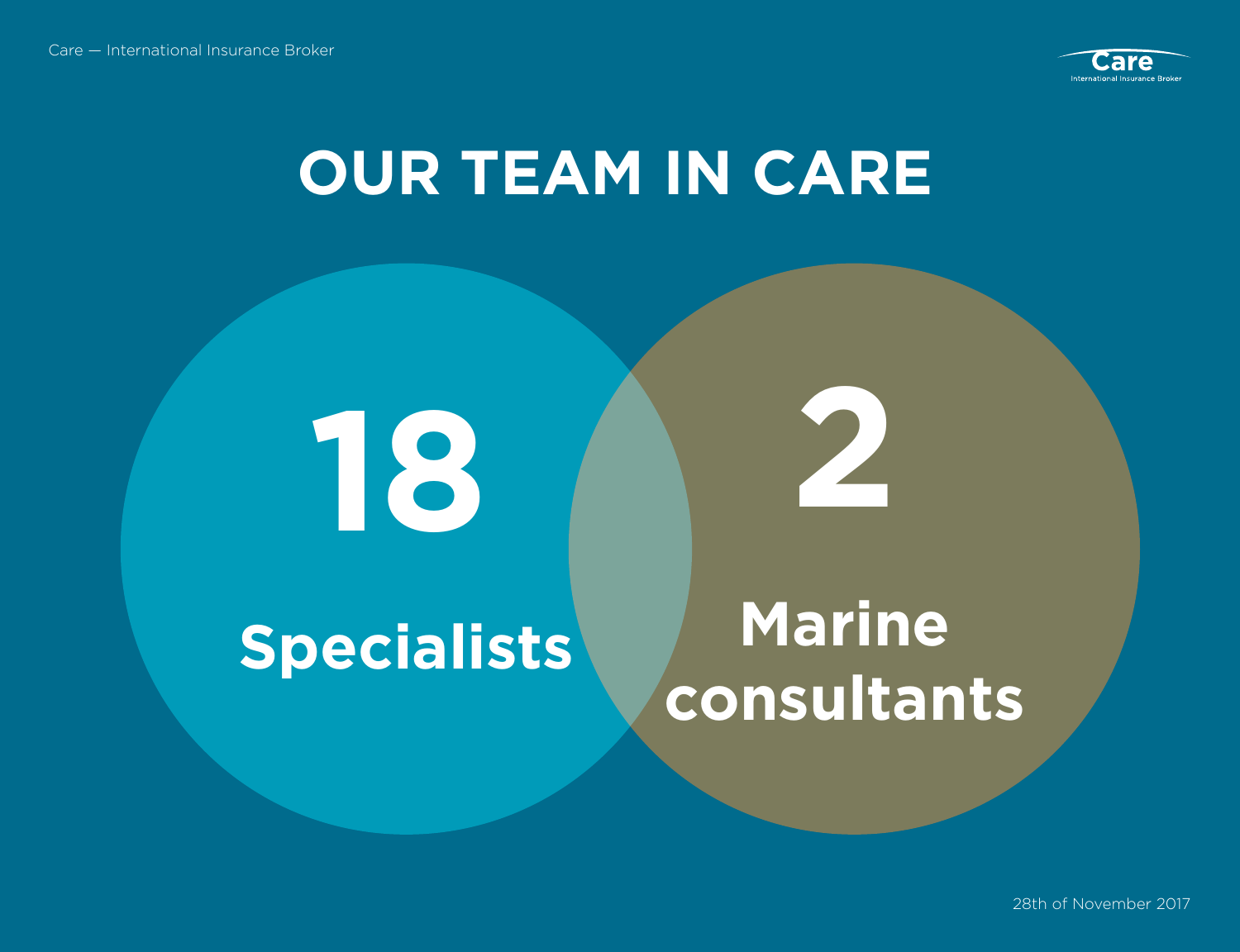

### **LET'S TALK ABOUT OUR WORKFLOW**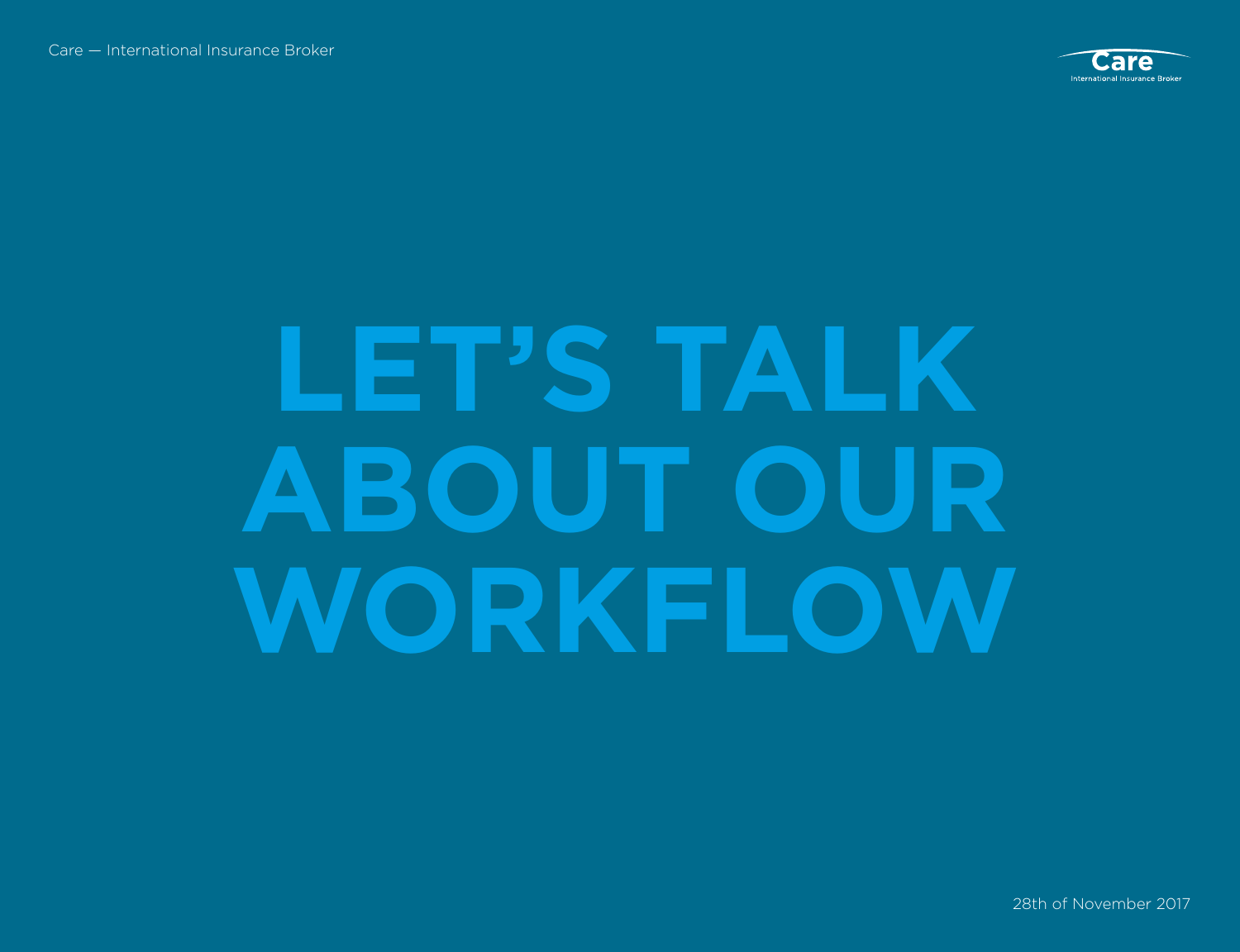

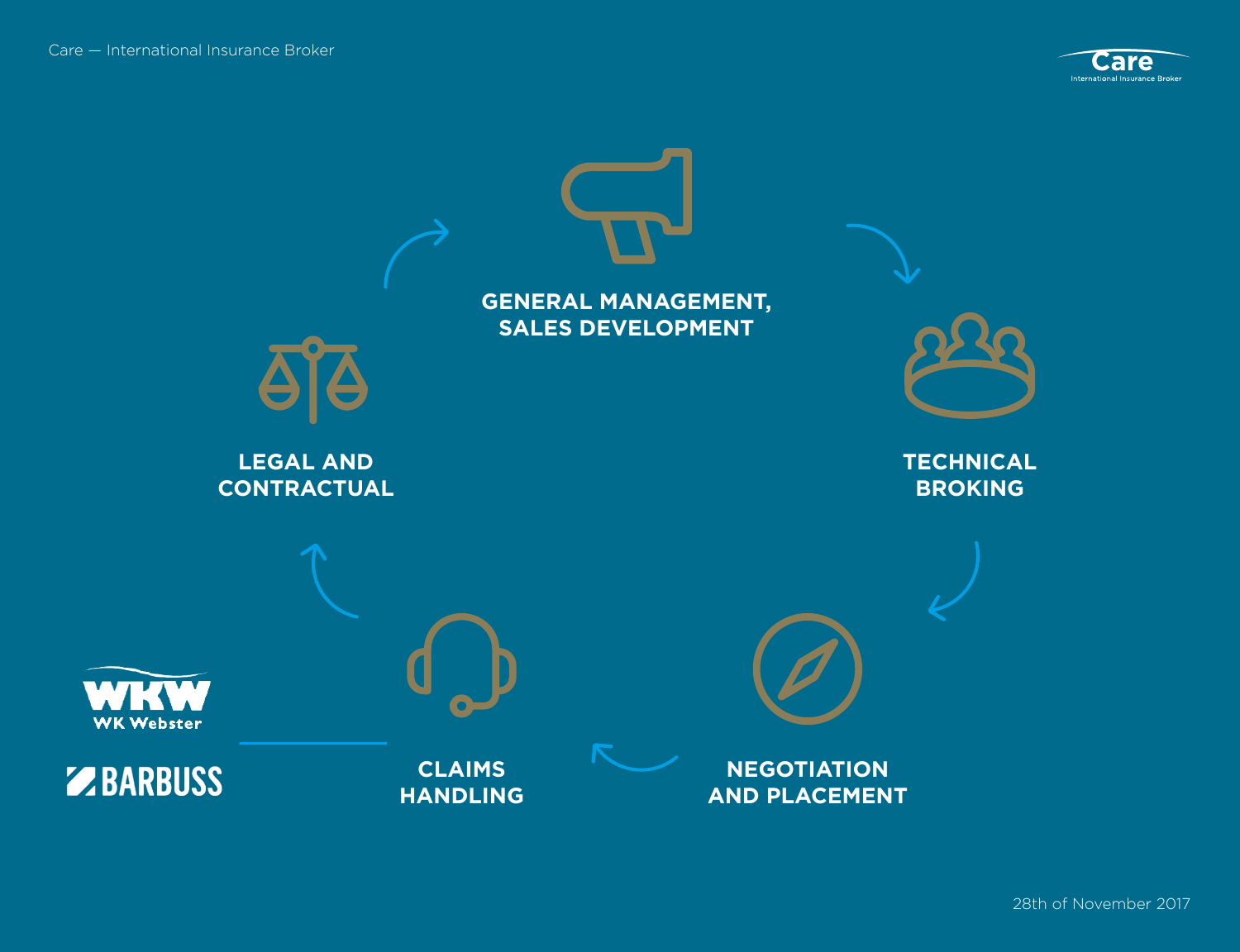

### **OUR INTERNATIONAL NETWORK**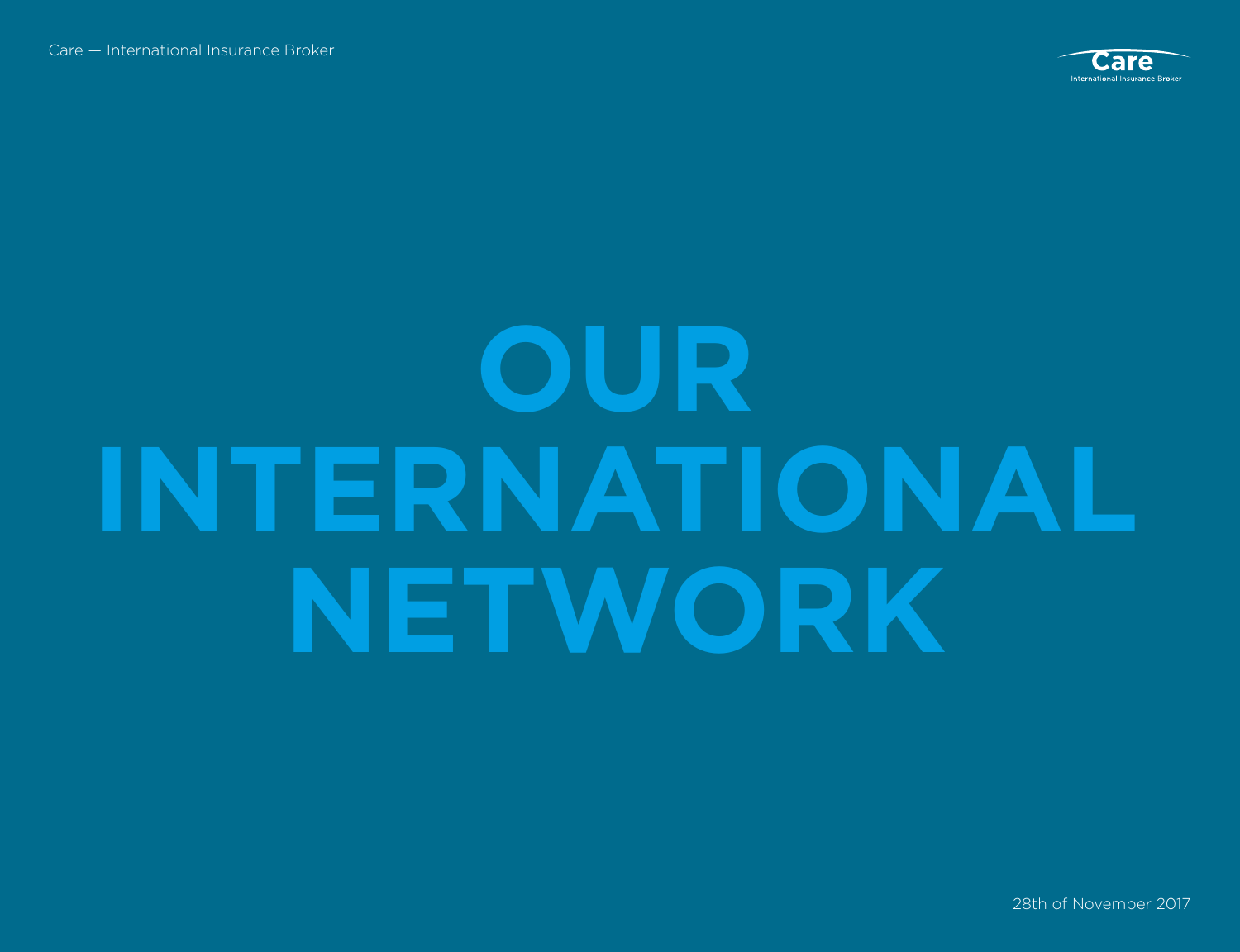





unisonsteadfast Insurance brokers worldwide





**OUR OWN NETWORK OF CORRESPONDENTS IN KEY-COUNTRIES.** 

**AS LLOYD'S CORRESPONDENTS WE CAN PLACE COVERS WORLDWIDE.**

**WE ARE PROUD MEMBERS OF UNISONSTEADFAST, A NETWORK OF 350 INSURANCE INTERMEDIARIES WORLDWIDE.**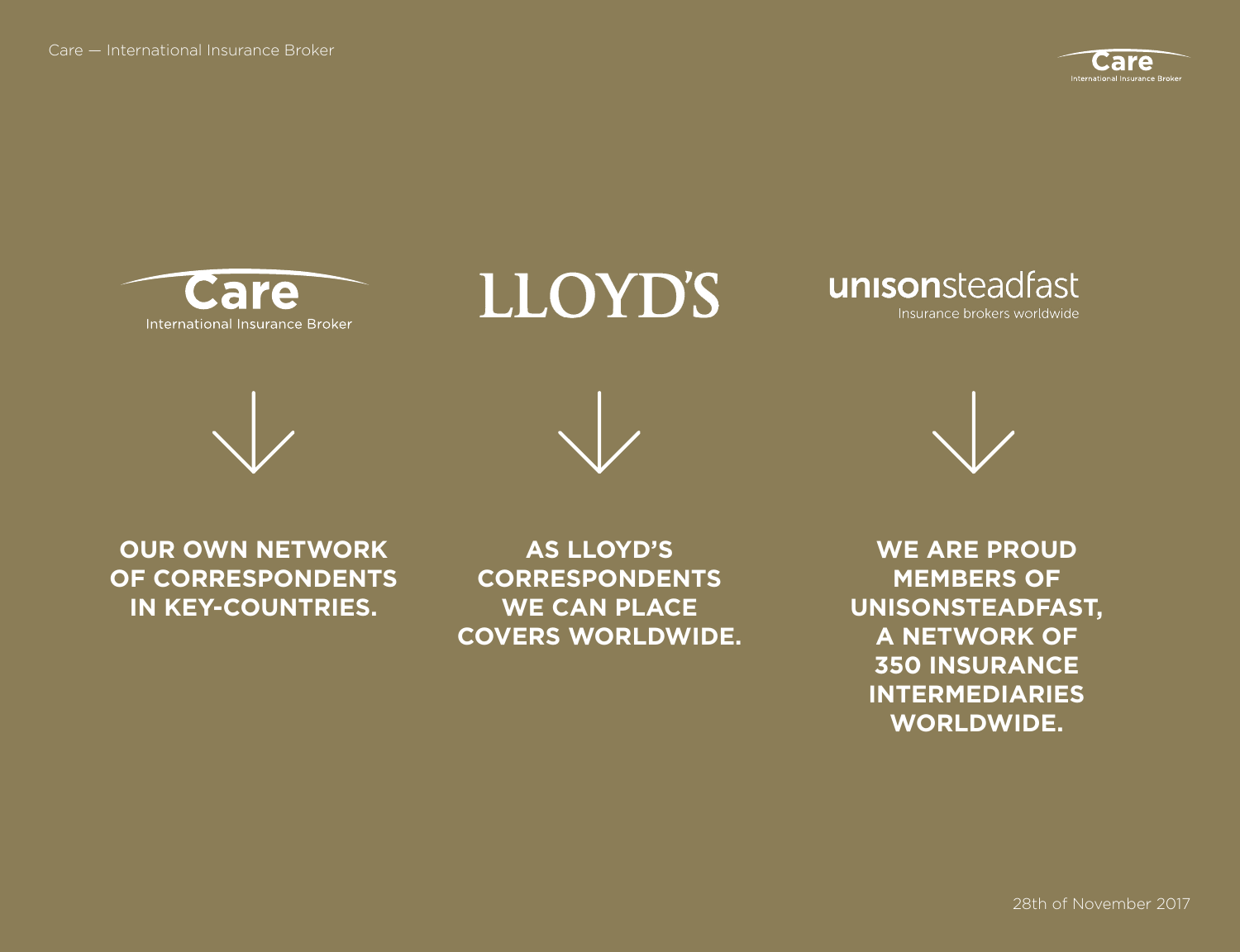

### **OUR INSURANCE PARTNERS**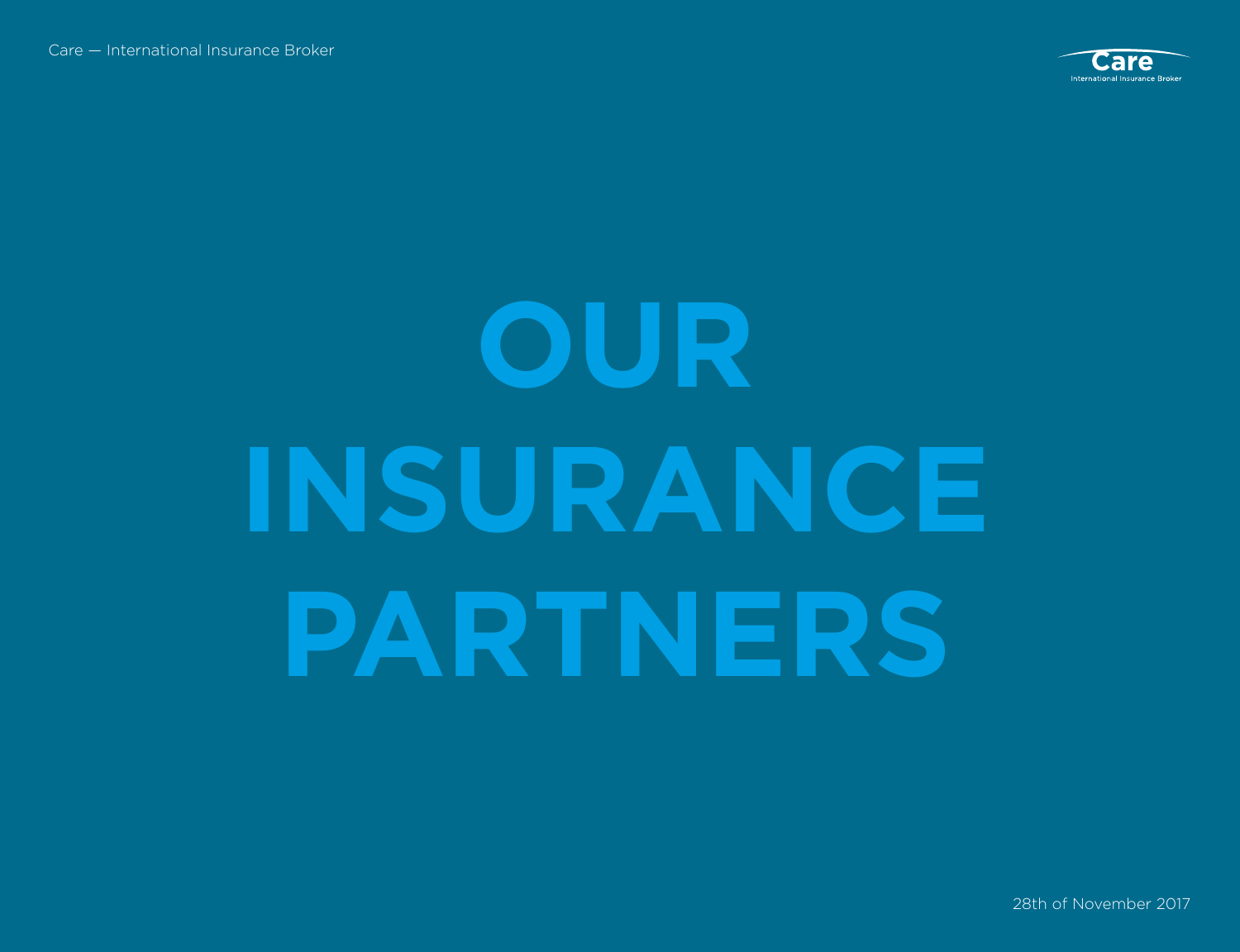



ASPEN<br>INSURANCE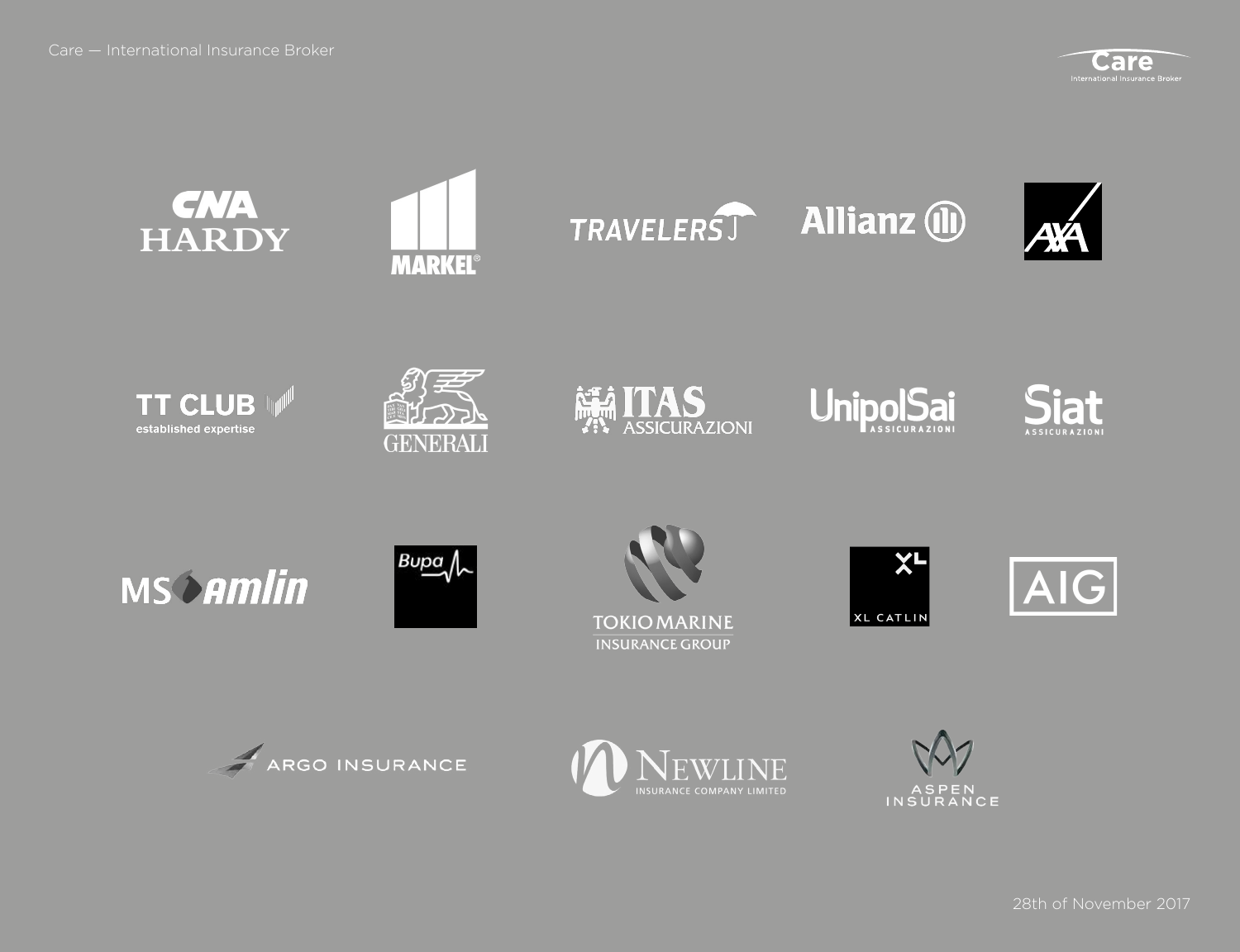

### **FOCUS ON OUR SERVICE**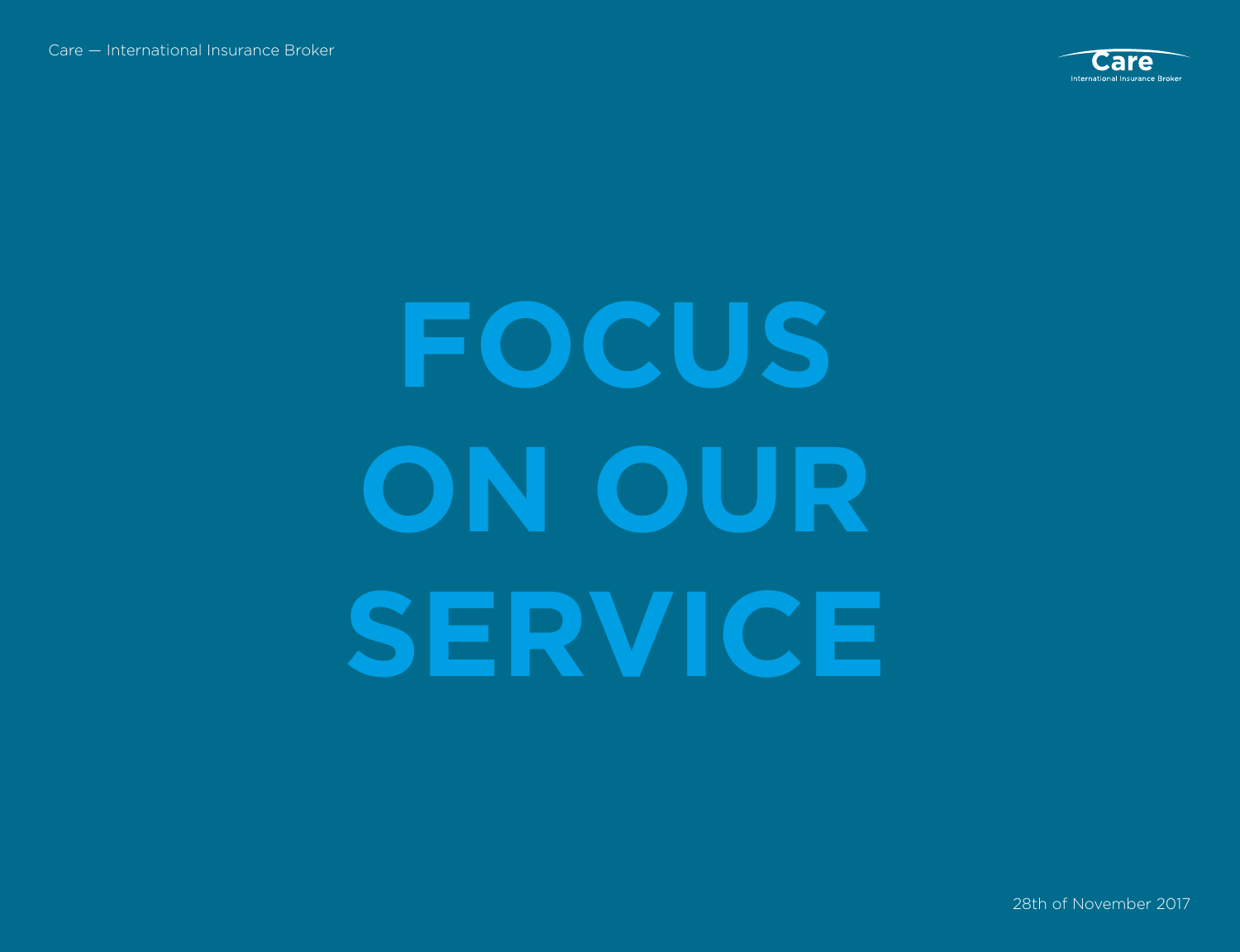









**NEGOTIATION AND SUPPORT**

**MARINE CLAIMS HANDLING** **CONTRACTUAL REVIEW**

**TRAINING AND SUPPORT**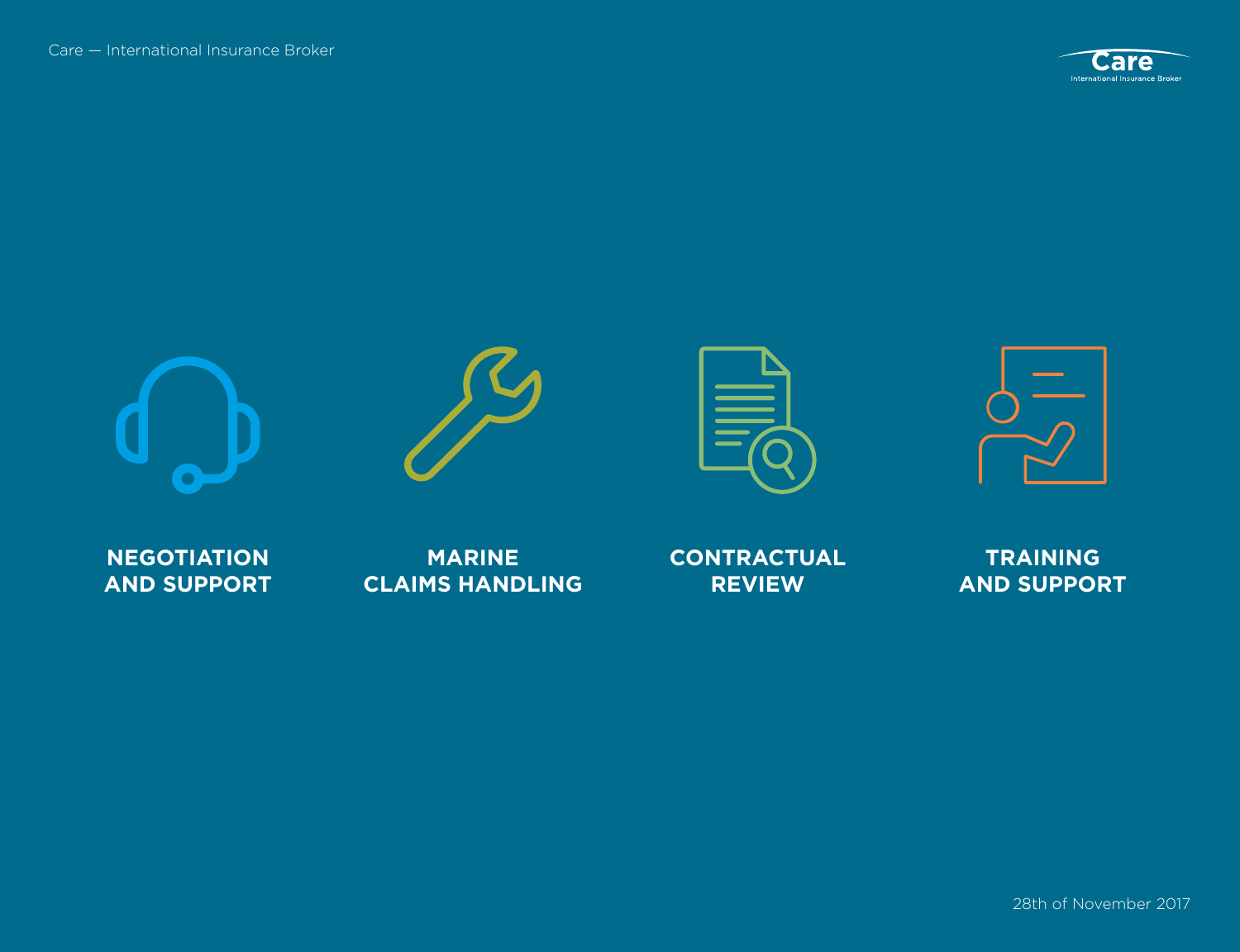

#### **NEGOTIATION AND SUPPORT**

- **Bespoke quotations for special risks »**
- **Wide negotiation power, » meaning more flexibility from insurers**
- **Assistance in issuing policy » documents and insurance certificates**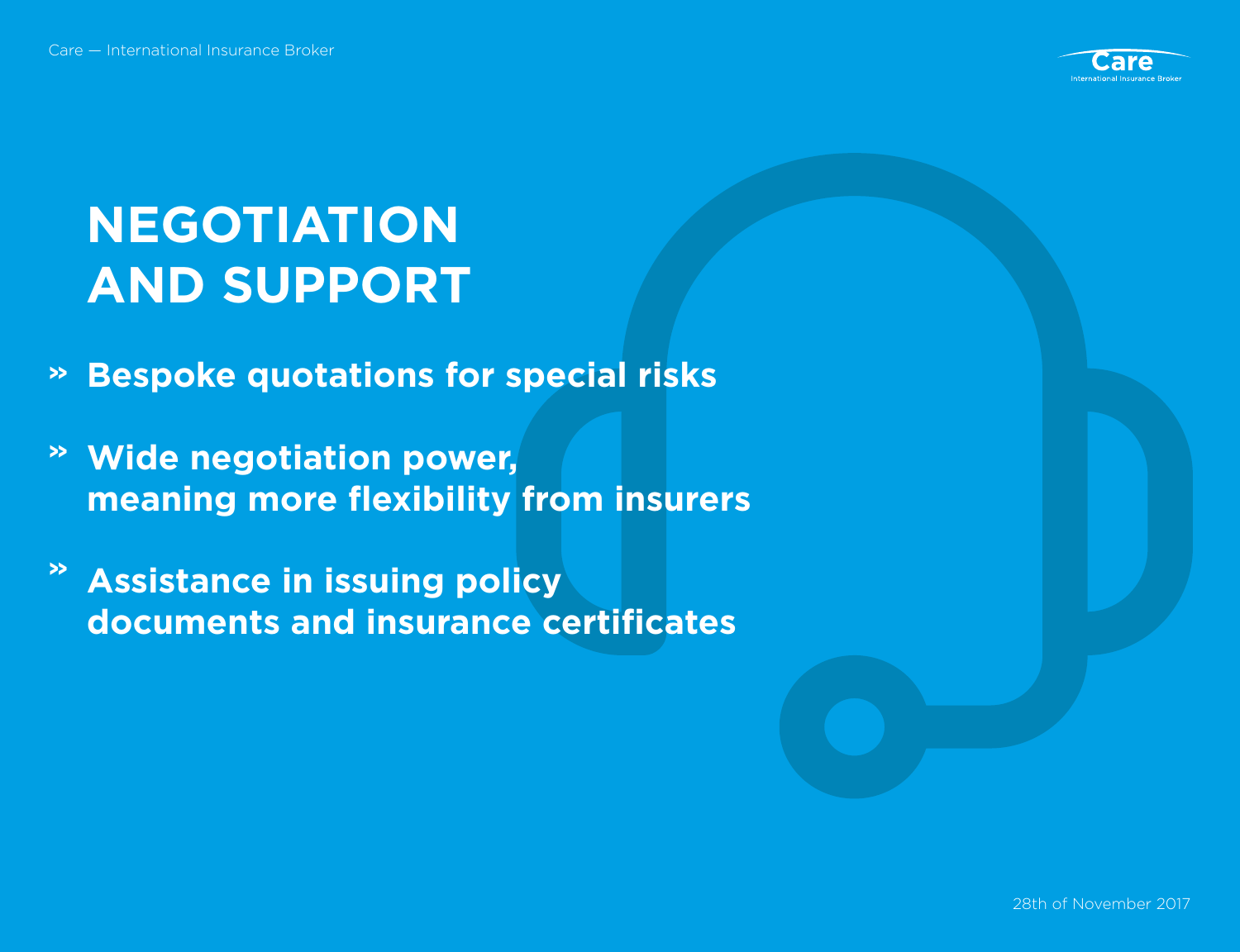

#### **MARINE CLAIMS HANDLING**

- **Internal specialised department, providing » support in documents collection and paperwork handling up to reimbursement**
- **Where requested, support of international » third-party specialised players**
- **Appointment of trusted surveyors »**
- **Regular reporting »**
- **Specialised consultants available »**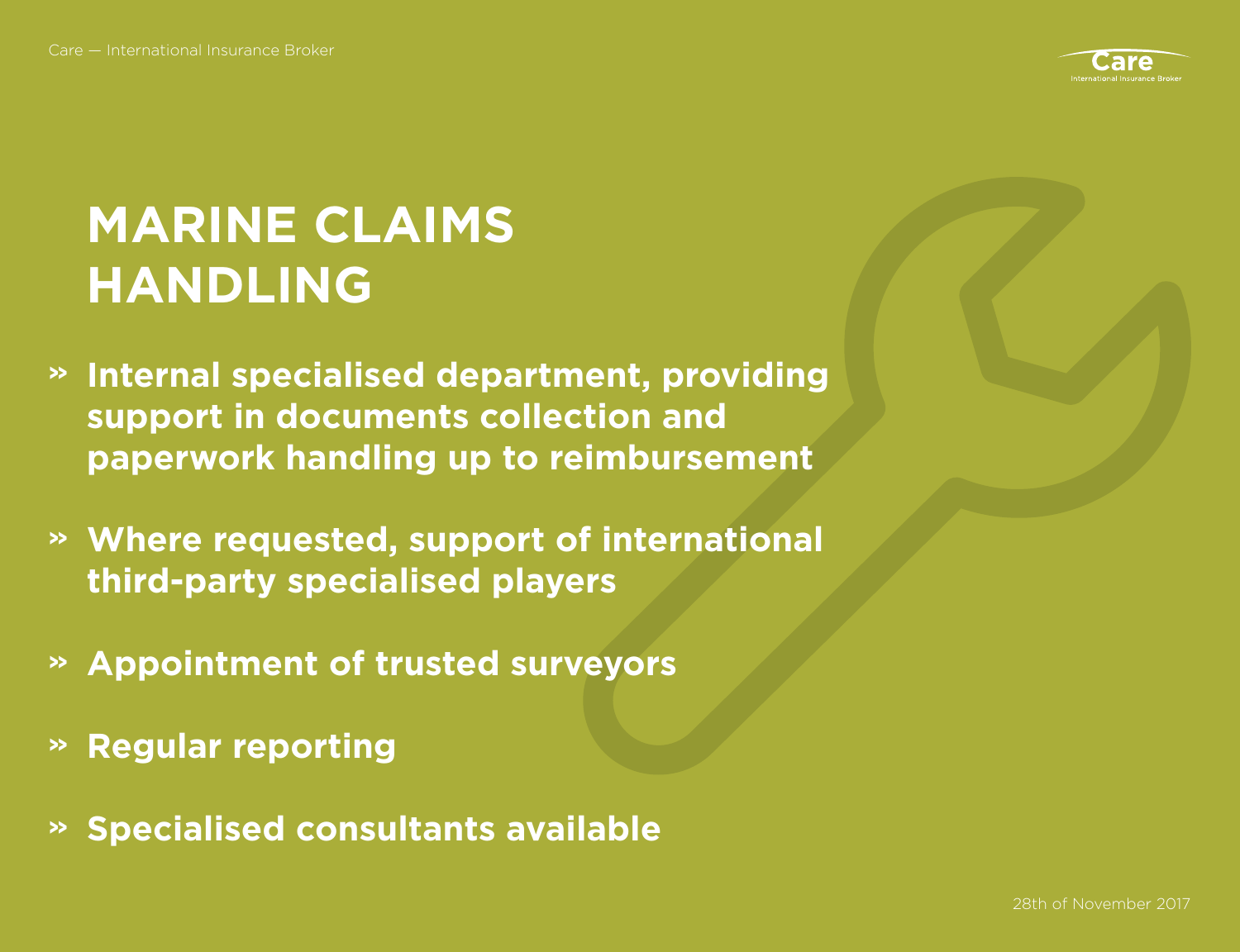

#### **CONTRACTUAL REVIEW**

- **Legal and insurance analysis of contracts »**
- **Legal professionals involved in the » comparison between the contracts' requirements and existing covers**
- **Separate negotiation in case of gaps »**
- **Consultancy, support and prevention »**

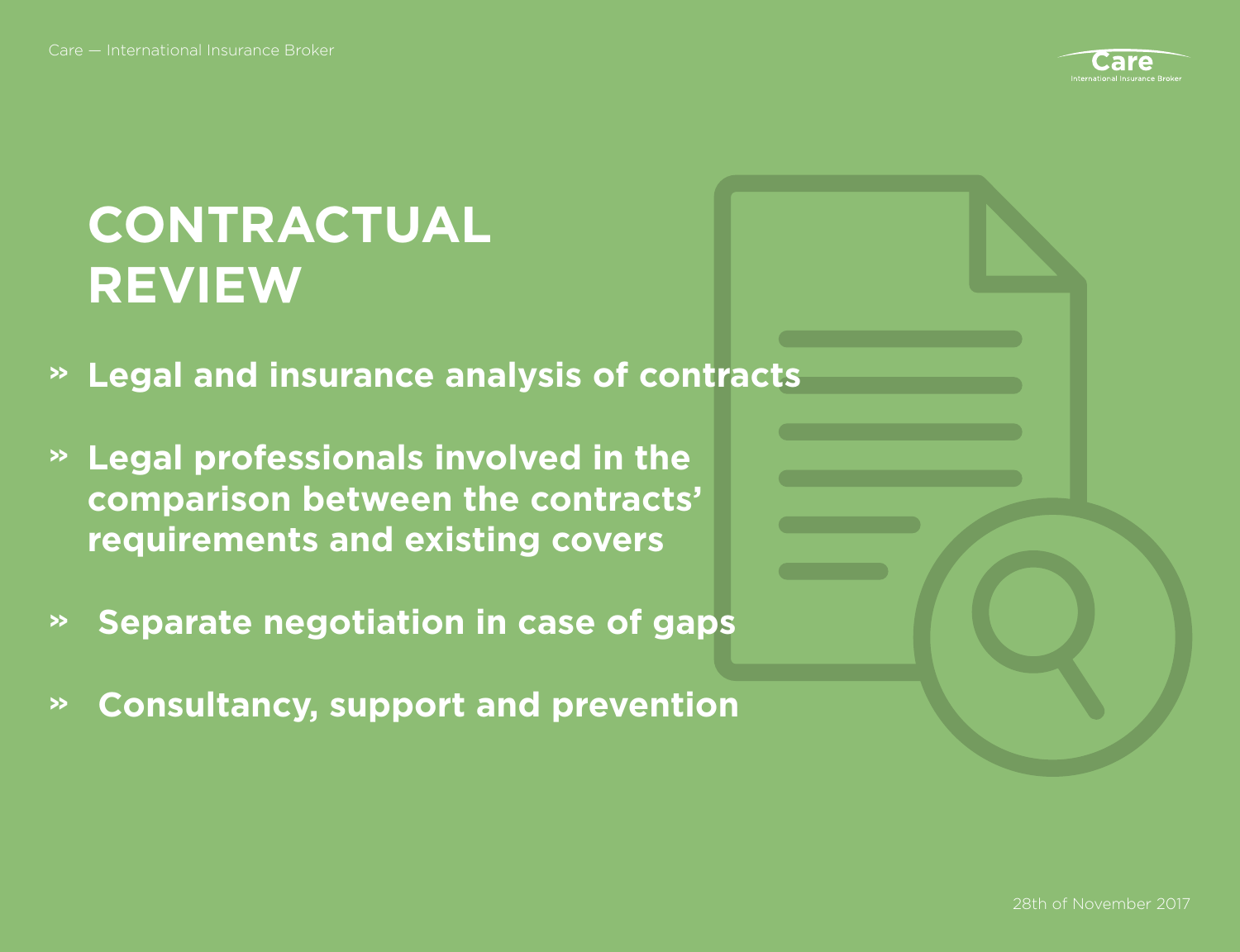

#### **TRAINING AND SUPPORT**

- **Bespoke insurance training »**
- **Explaining Marine insurance and » liabilities, how these impact on the client**
- **How to offer all-risks insurance » through appropriate commercial and technical strategies**
- **Technical analysis of risks »**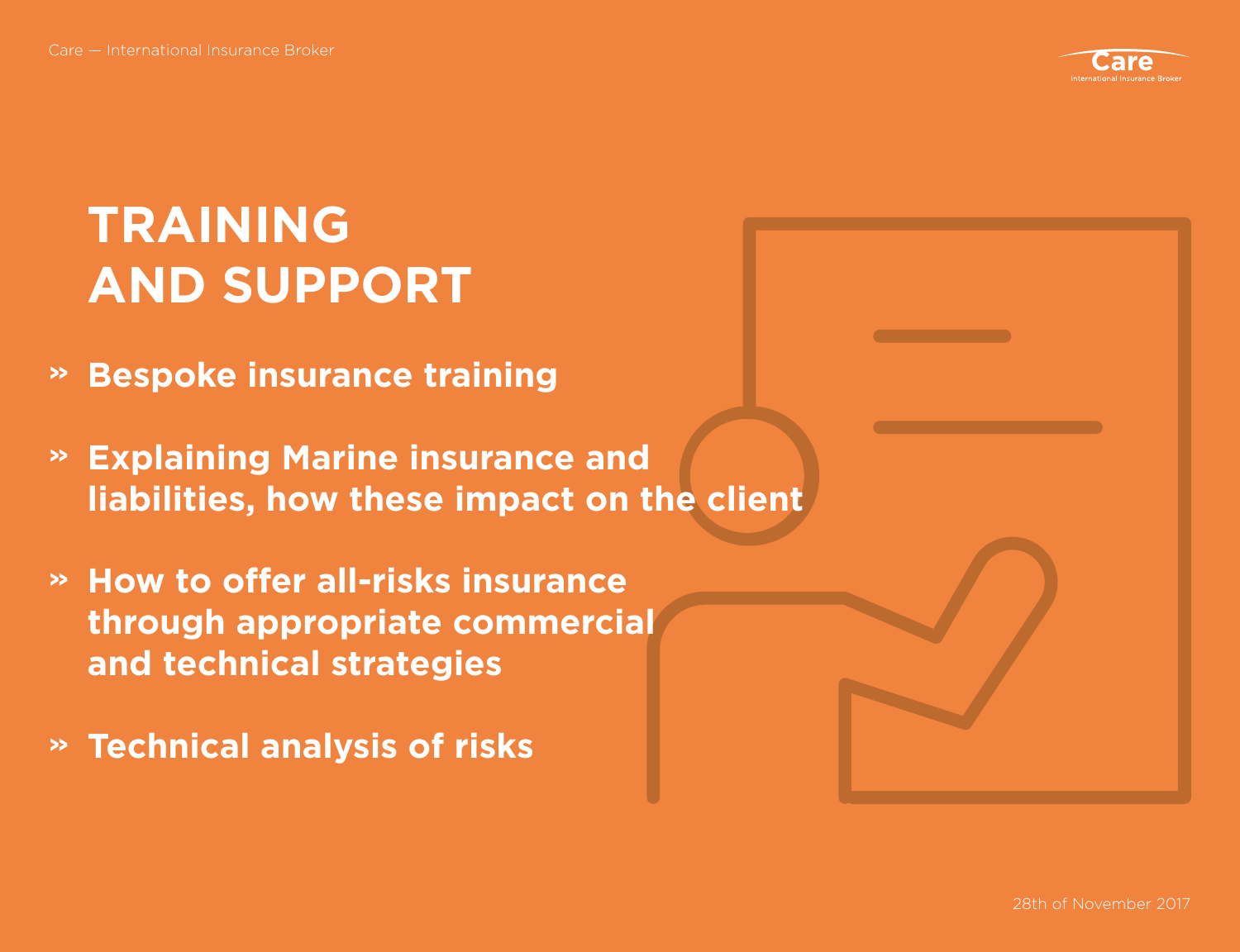

# **YOUR ADVANTAGES**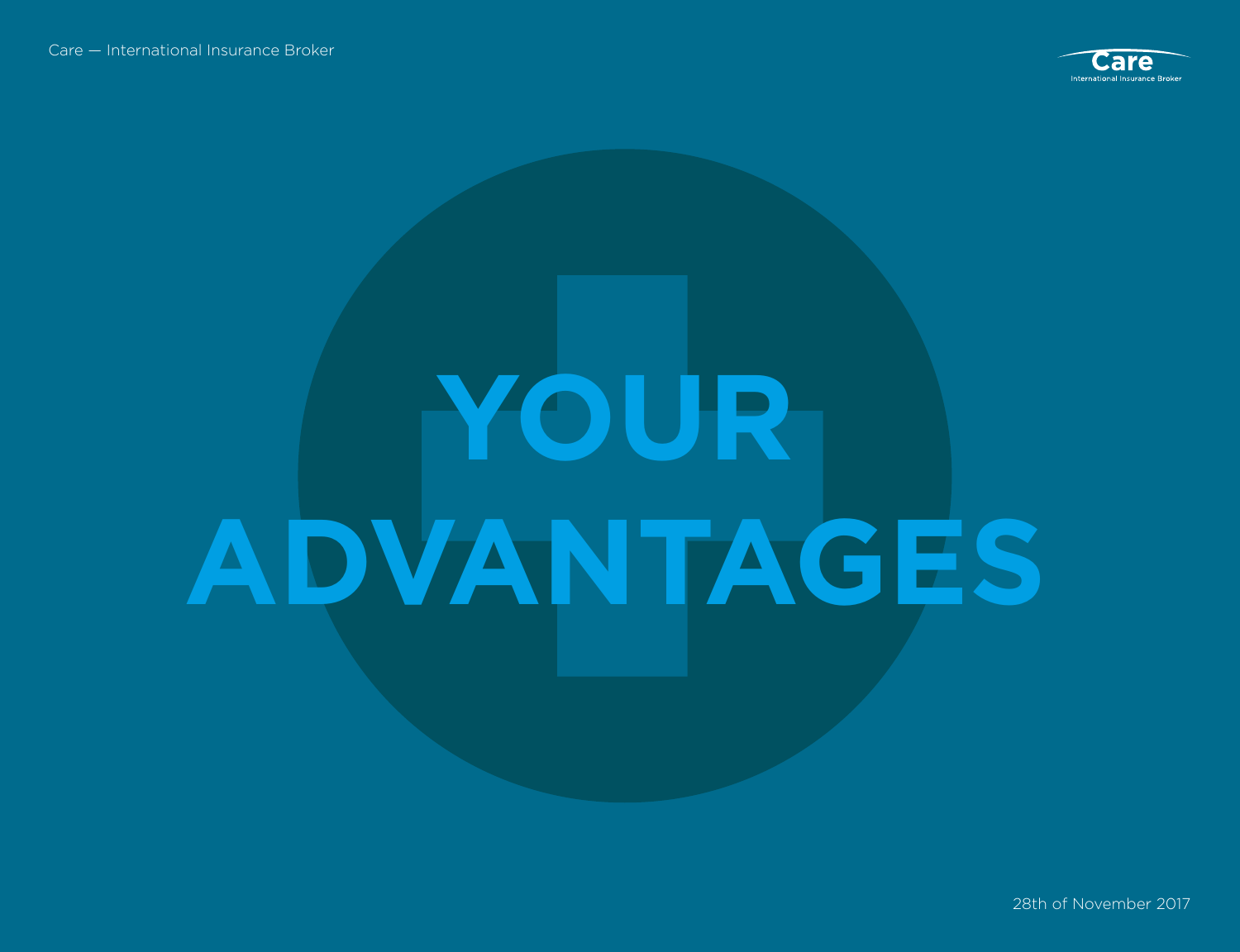Care — International Insurance Broker



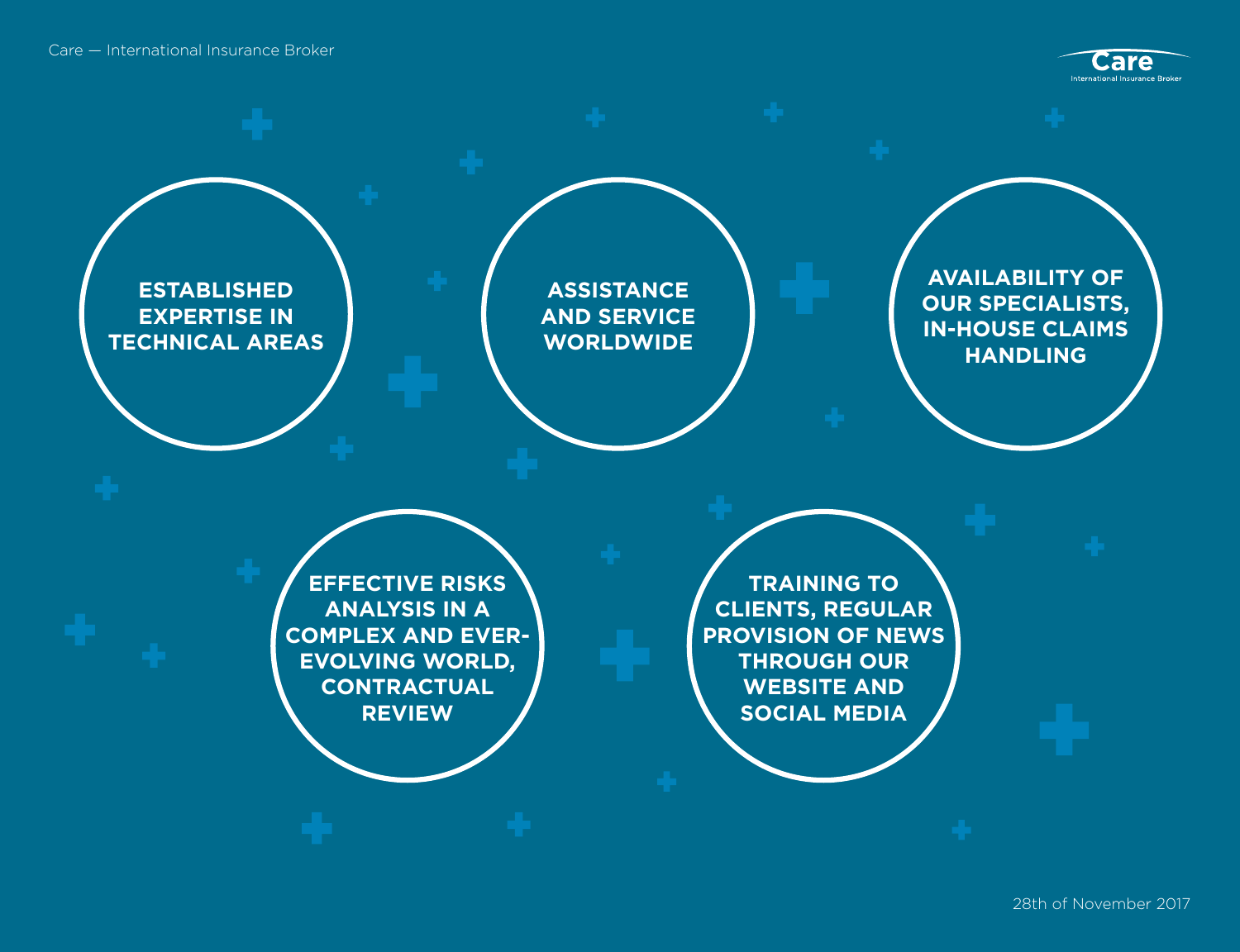HELL LAND

CMACOM

崔

CHACIN

**RALLER HELPE** 



a da kasa

#### **MARINE INSURANCE**

ERRE HANDLER

HI.

Ë

 $\mathbb{R}^2$ 

副

剪辑转码

BUNGAL

**Thursday** 

圖

28th of November 2017

tex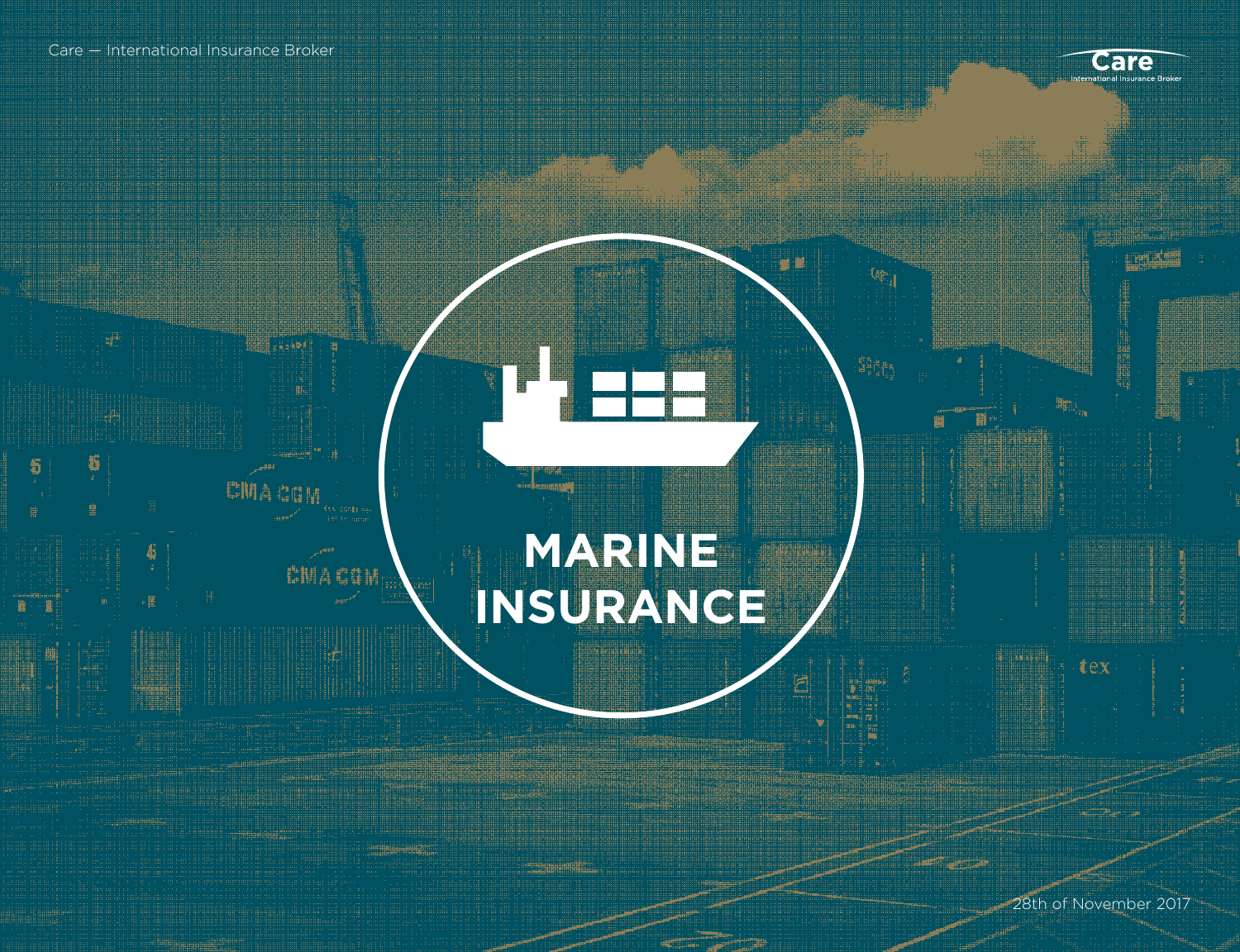

#### **CARRIER AND FREIGHT FORWARDER LIABILITY**

The basic cover of any logistics operator worldwide.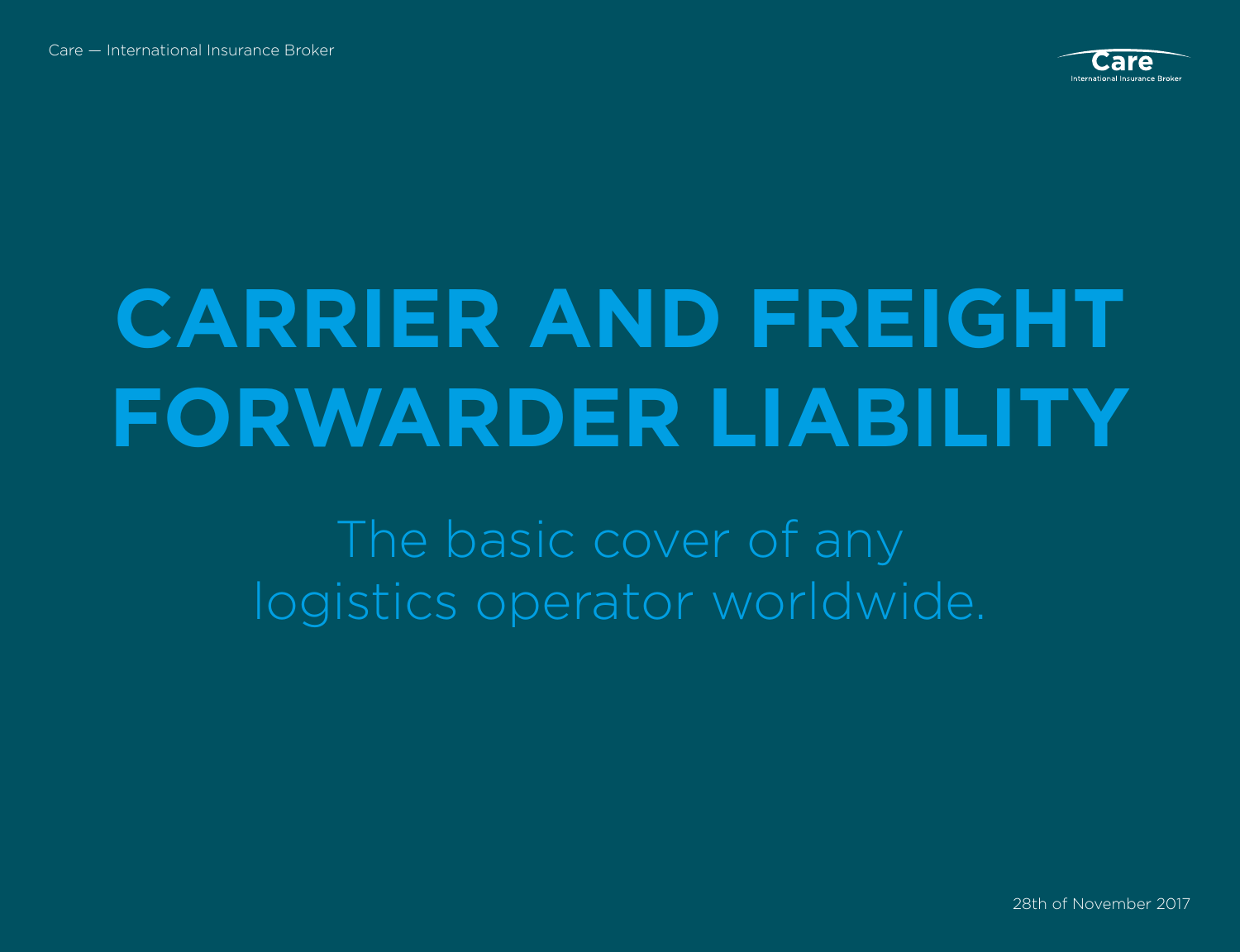

 $\blacksquare$ 

**Covering the liability of a carrier or a freight forwarder for damages or losses sustained by goods in their control and custody (transport and storage). Limits of liability vary from country to country according to local laws or international conventions, corresponding to a amount per kilogram.** 

**Within the same insurance it is also possible to**   $\overline{2}$ **cover the liability of a carrier or freight forwarder for its own errors and omissions (i.e. a professional indemnity insurance).**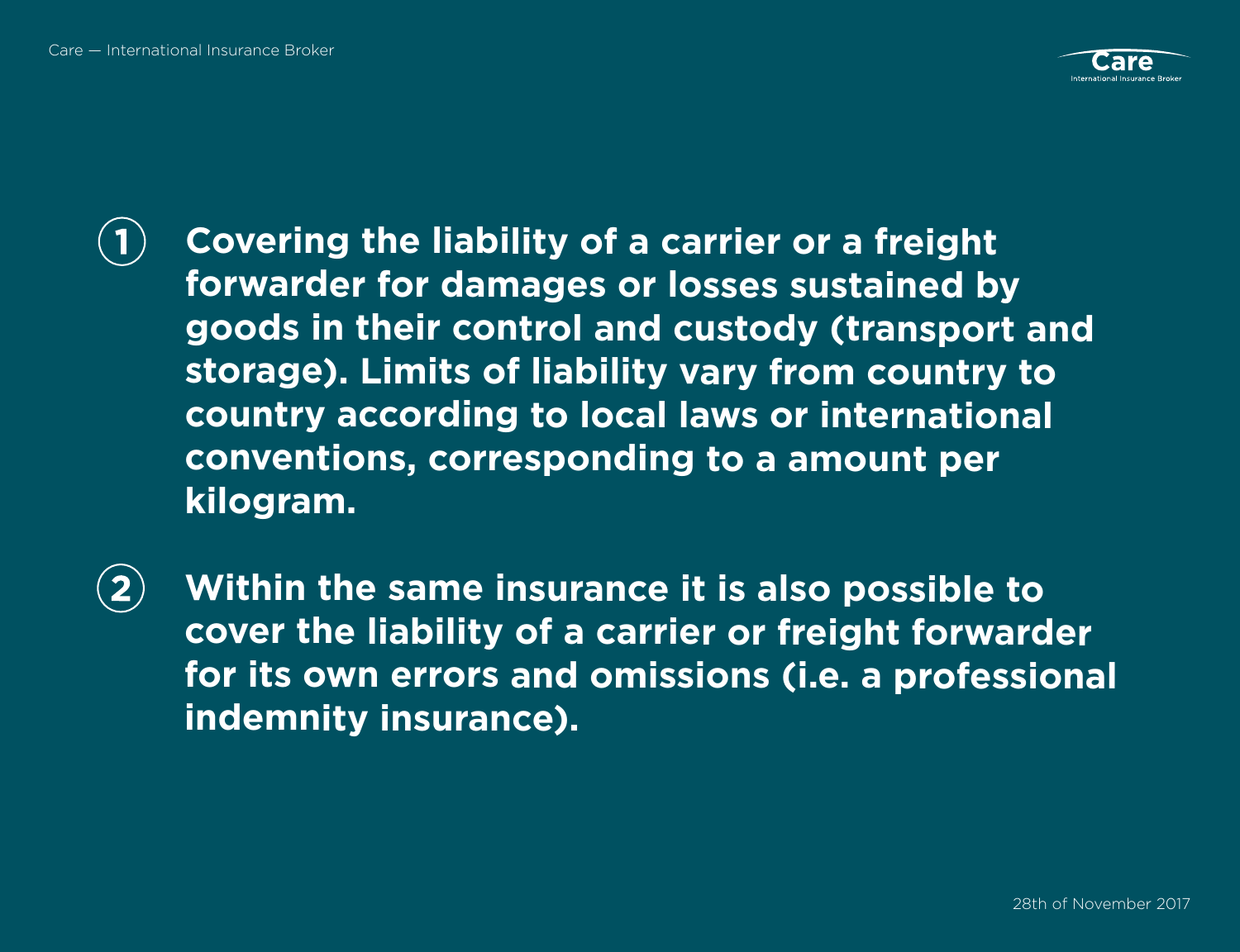

#### **ALL-RISK CARGO INSURANCE**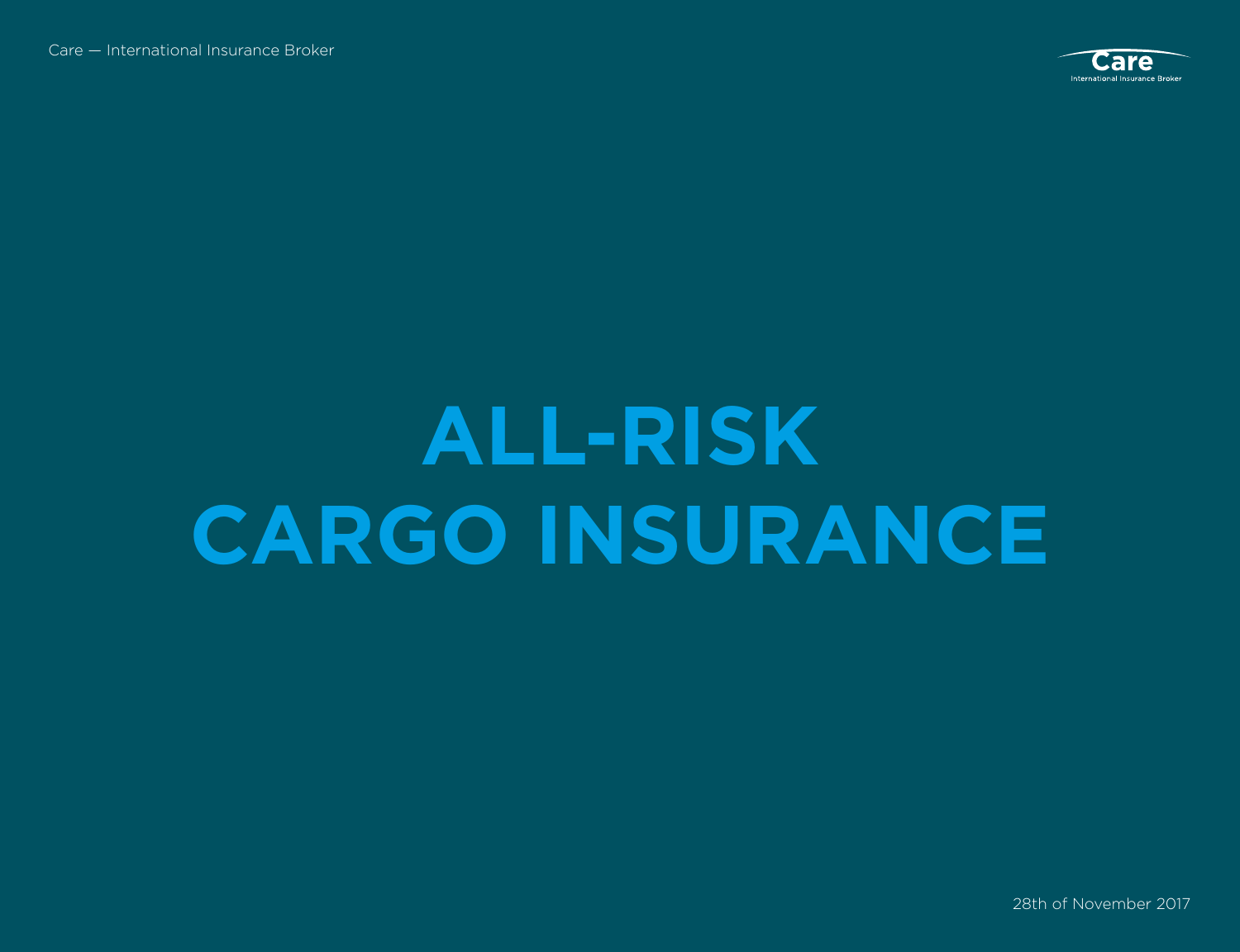

 $\mathbf{1}$ 

**Where the liability cover stops at an amount established by the law according to the weight, the all-risks cover for the goods (a.k.a. shippers' interest) in case of damage can refund the full and actual value of the goods to the client.** 

- $\overline{2}$ **Therefore, the all-risks coverage for goods insures against physical damages to transported goods, no matter the conveyance (air, ocean, rail, road). It is possible to cover almost any type of goods, also including the storage in the ordinary course of transit.**
- **All-risks insurance is based on Institute Cargo Clauses (A) and has very few exceptions.**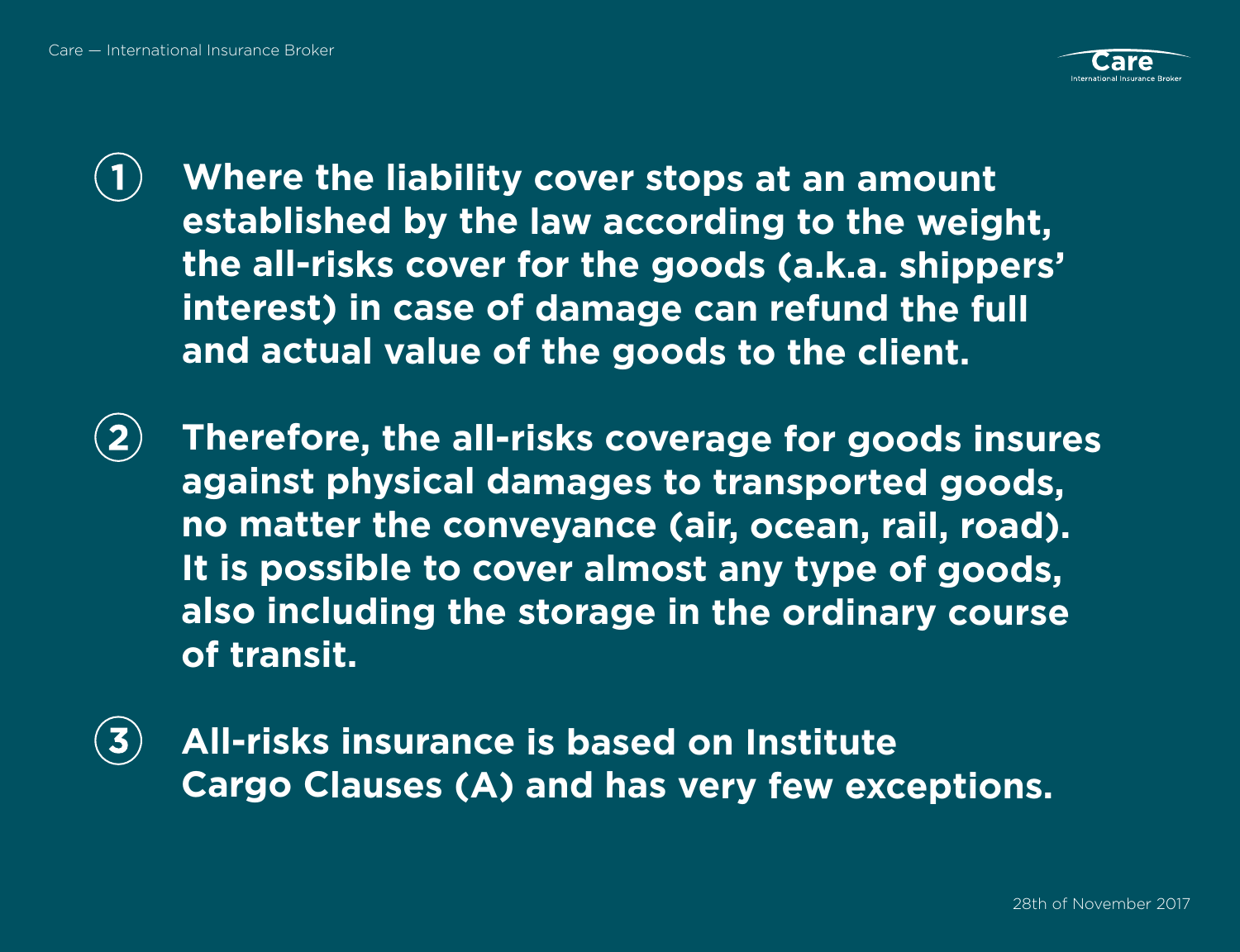

#### **COVERING SPECIAL GOODS**

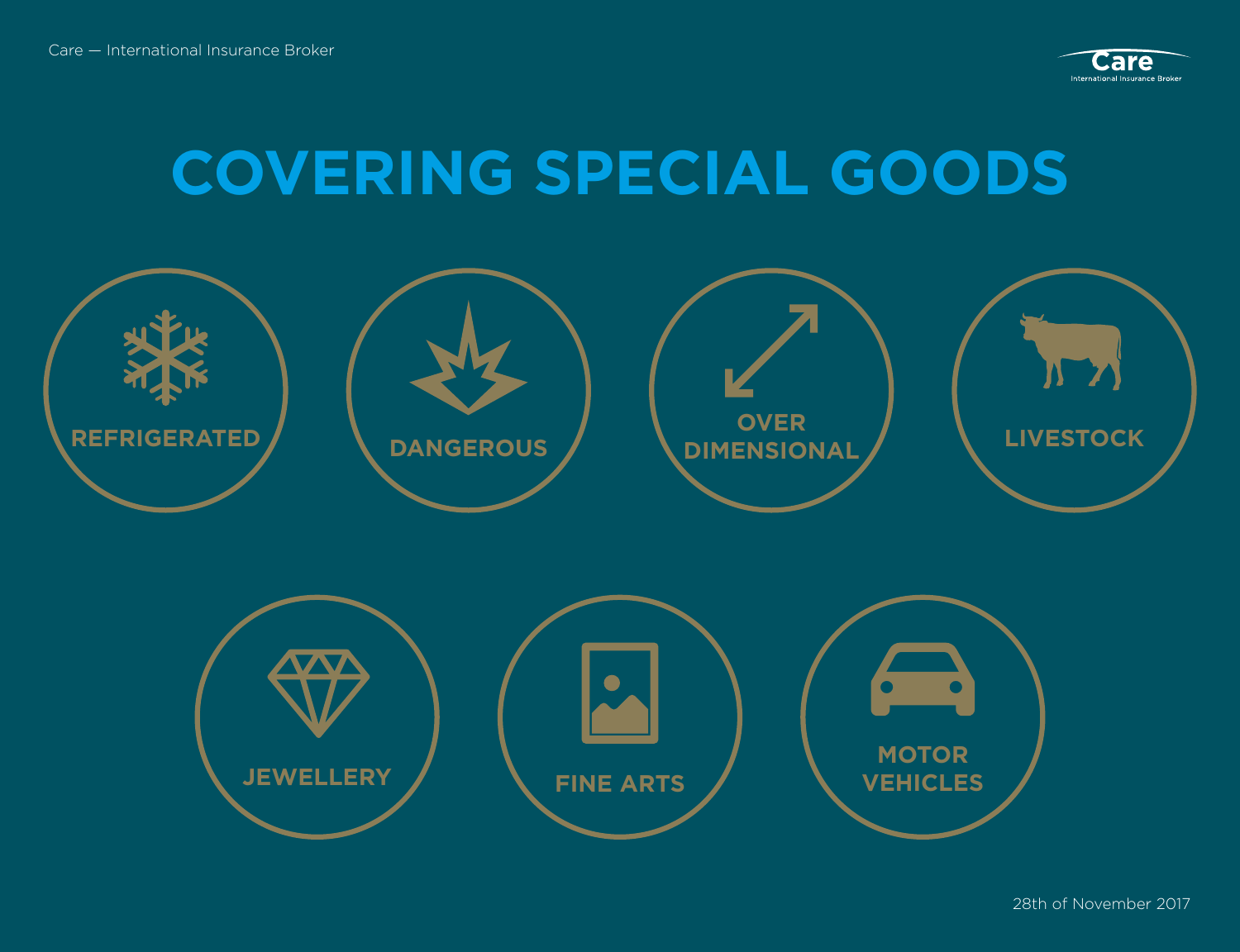

### **WHY IS IT IMPORTANT**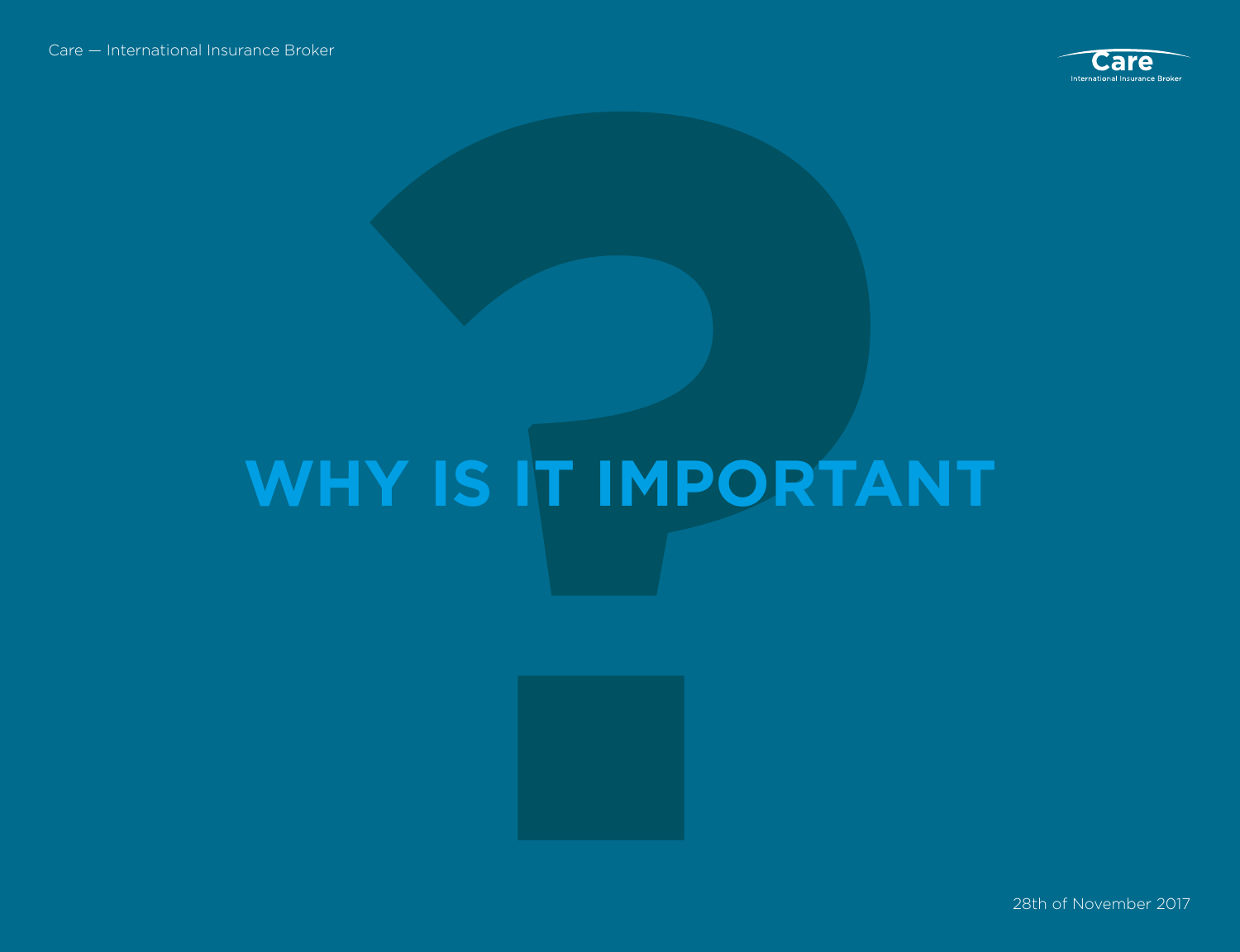



Claim example:

#### **MELTED CHOCOLATE**

**Refrigerated container to Egypt, packed with 100.000 USD worth of chocolate. It's July 15th. Machinery breaks down and chocolate melts within 4 hours.**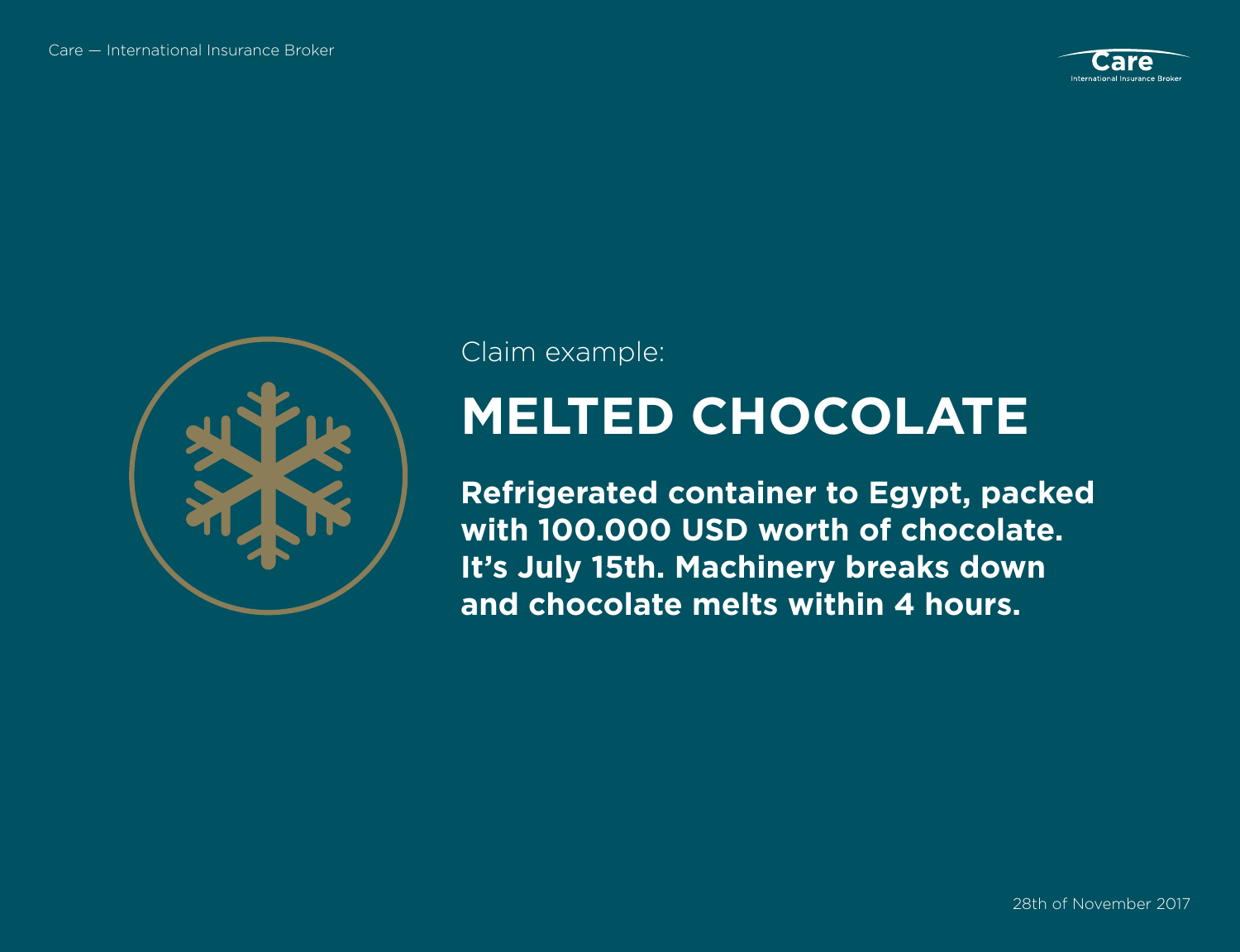

## **NOT COVERED**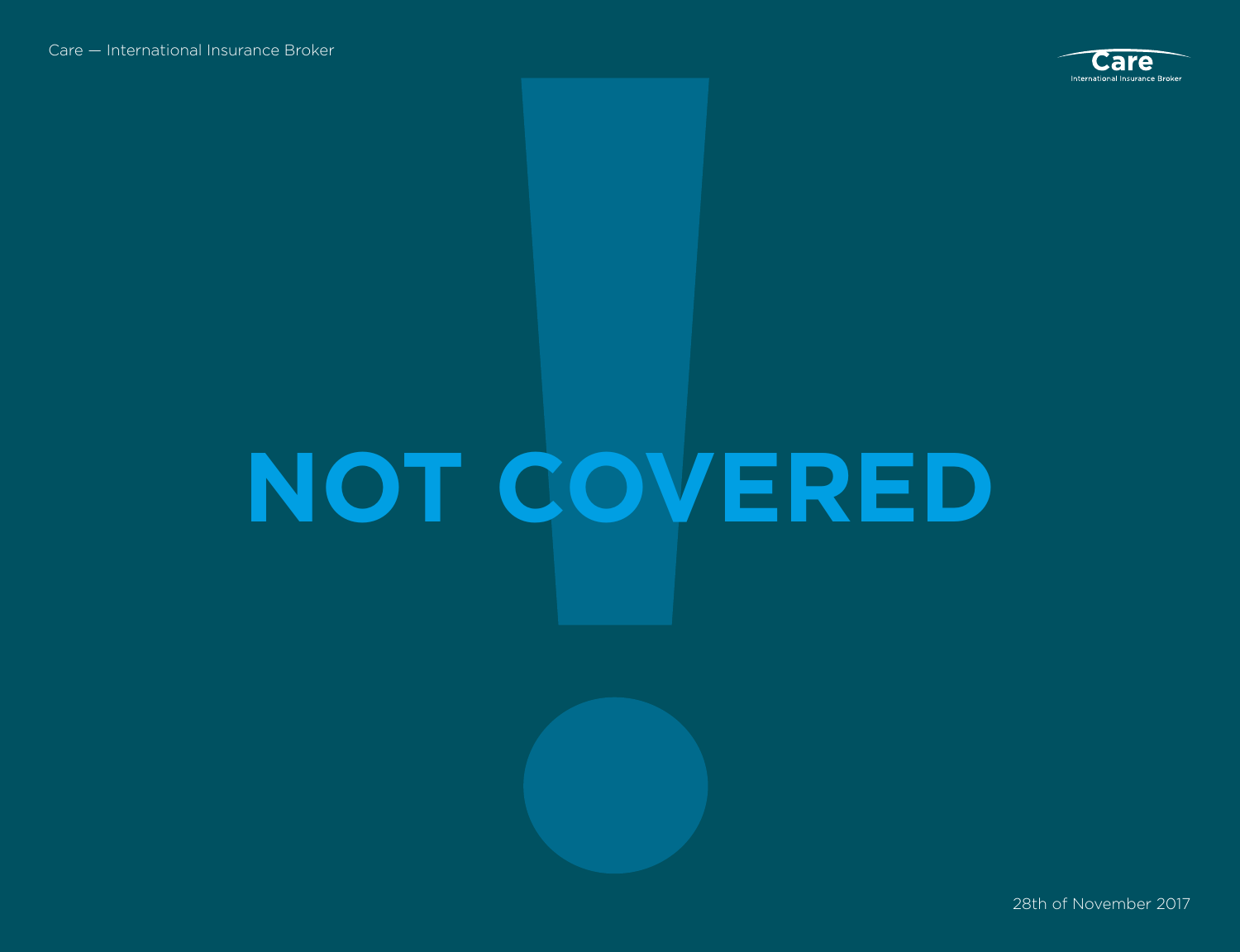

**Standard all-risks insurance covers perishables only 24 hours after a refrigerator's breakdown. Special cargoes to special territories need special protection: We can cover this with special extension from the 1st minute!**

**There are thousands of such cases. Each cargo is different and needs a bespoke cover, negotiated with professionals. We can help in most situations.**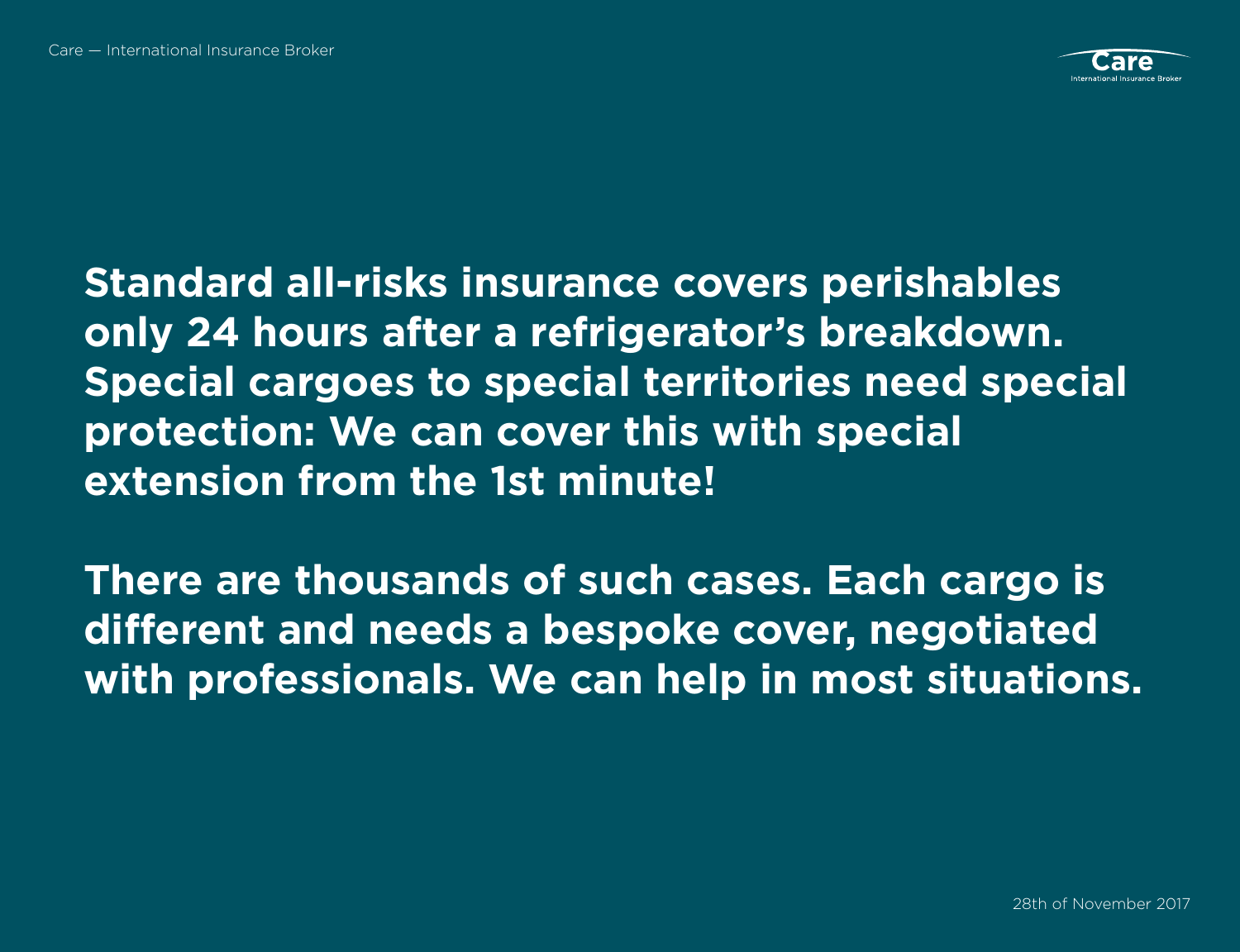

#### **STORED GOODS**



**Not just goods on the way:** 

**It is also possible to cover on an all-risks basis goods in storage for longer periods of time. This product is increasingly requested by logistics operators who wish to invest in the storage of goods for their clients, therefore going beyond the mere transport.**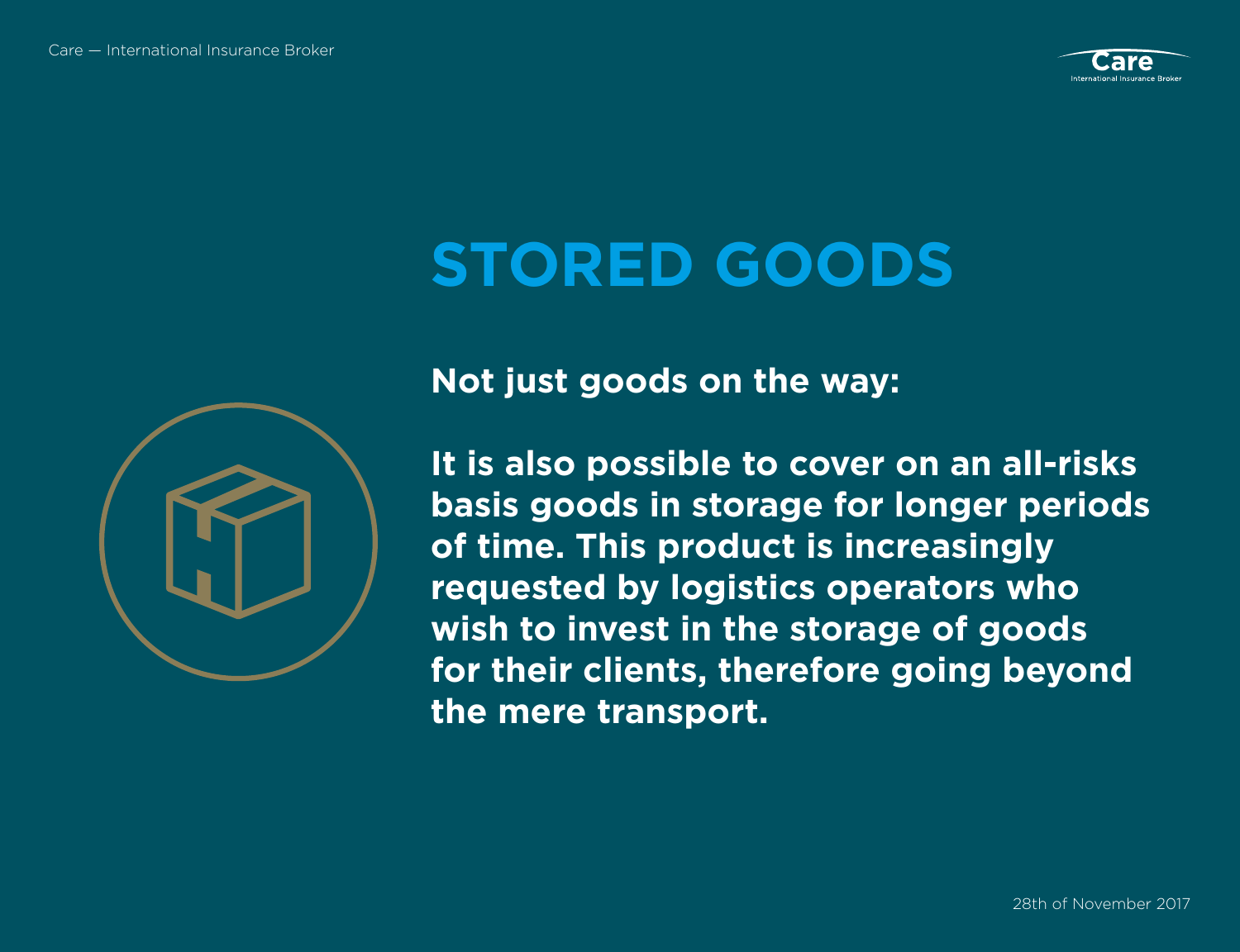

#### **OTHER MARINE COVERS**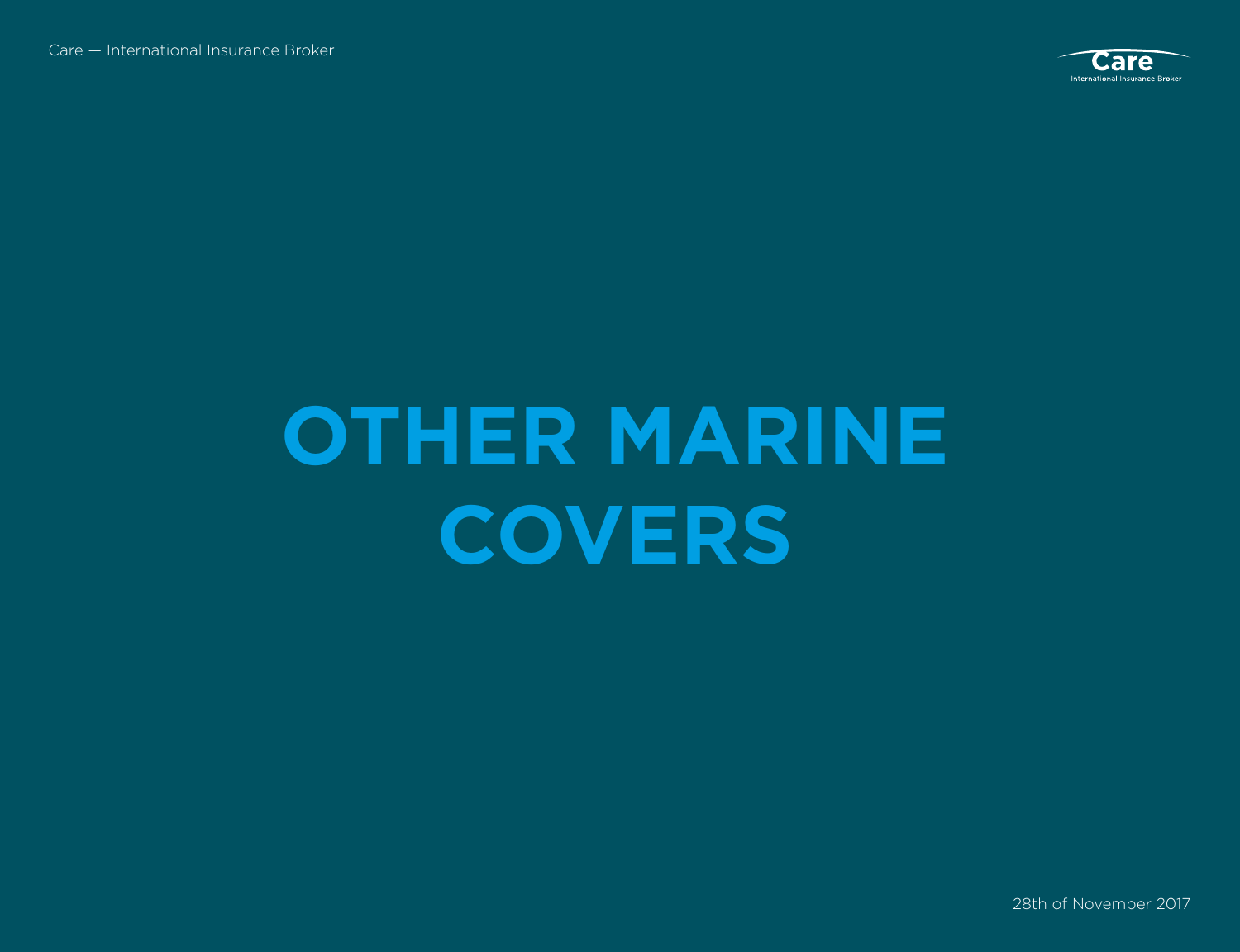

#### **PURE MARITIME COVERS**



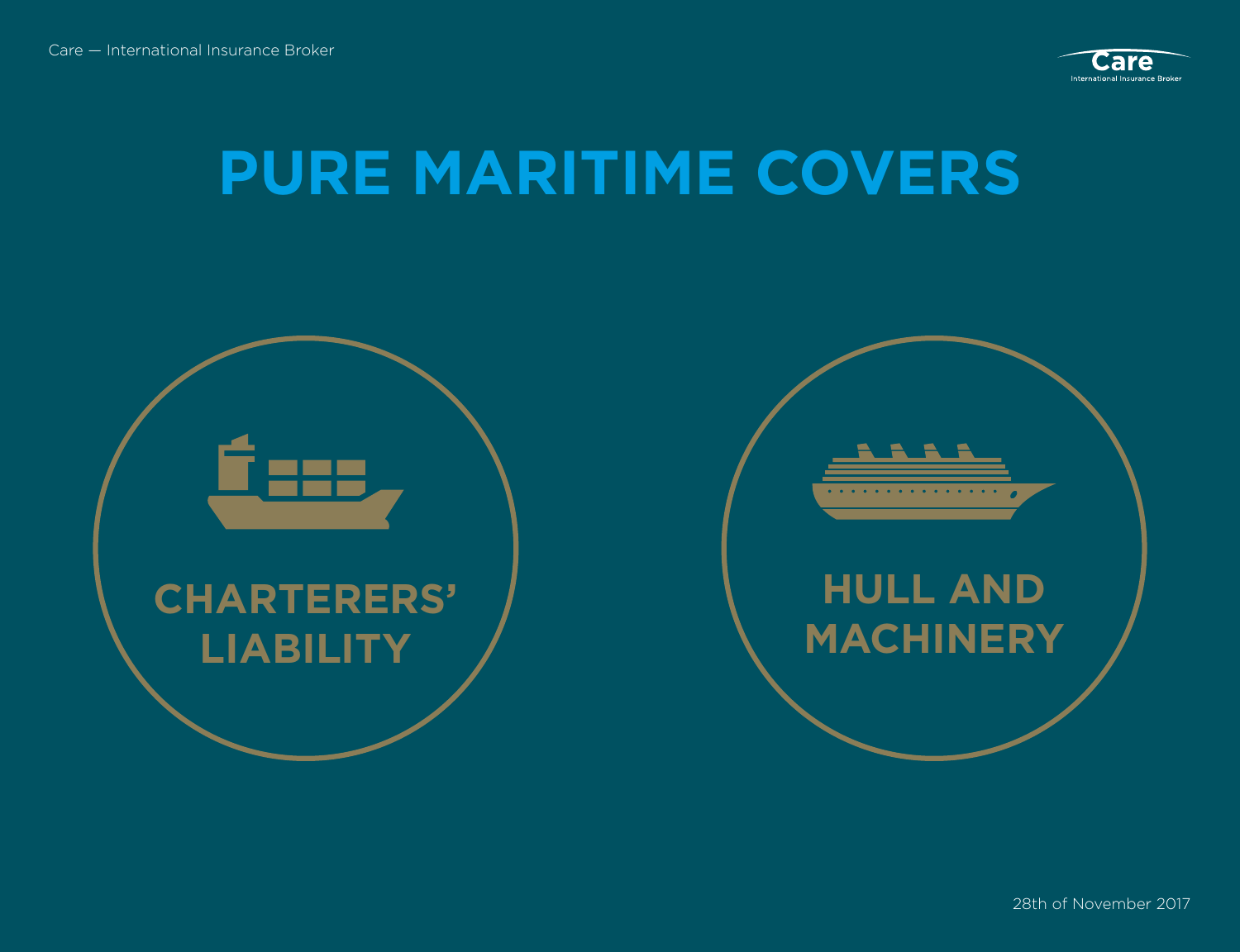

#### **OTHER TECHNICAL AREAS OF RISK WE CAN HELP YOU WITH AS A FIRM:**

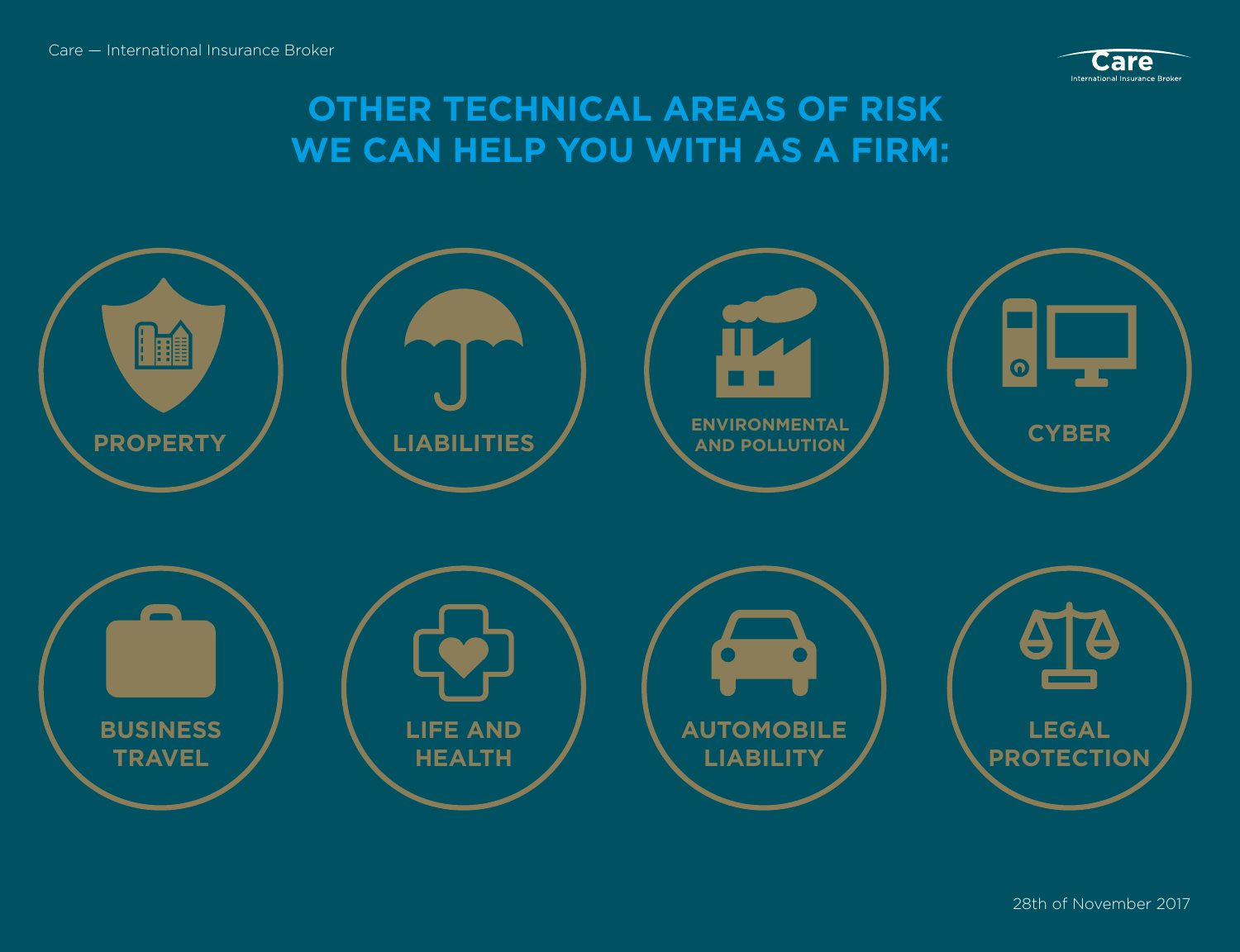

### **Thanks for your attention**